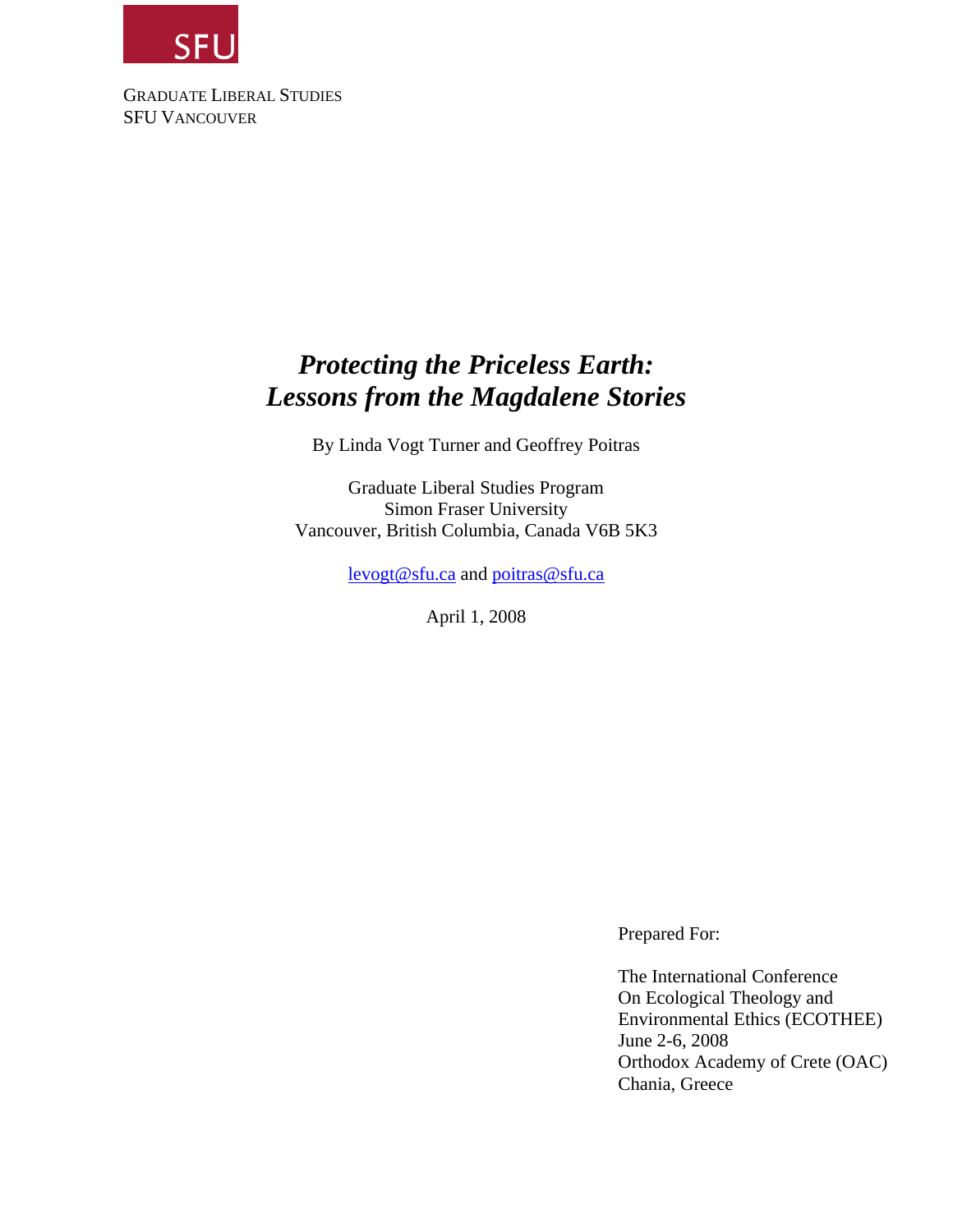# *Protecting the Priceless Earth: Lessons from the Magdalene Stories*

**Linda Vogt Turner and Geoffrey Poitras**

## **Abstract**

David Suzuki, a leading Canadian environmentalist, asserts that the Earth and its biodiversity is a priceless treasure that should be protected.<sup>1</sup> Despite the growing evidence of impending ecological crisis, the path to a sustainable ecological future is unclear. Western religions, philosophies, and cultural media identify masculine traits and values as cultural ideals. Yet women's experience of suffering differently qualifies women as experts.<sup>2</sup> Thus, this paper draws insight from David Suzuki, Asian women, Orthodox thought, and ecofeminism to develop a connection between the Gospel Lesson of the Rich Person<sup>3</sup> and the related stories of Mary Magdalene<sup>4</sup> to illustrate how authoritative hegemony has divided the Spirit and her Story into parts.

<sup>&</sup>lt;sup>1</sup> The work of Suzuki (2002, 1997) is touched upon to establish the key elements of the ecological crisis and to briefly identify the religious connection to his environmental philosophy.

<sup>&</sup>lt;sup>2</sup> See Merchant (1980), Lorentzen and Eaton (2006), and McFague (2001).

<sup>&</sup>lt;sup>3</sup> See Matthew 19: 16-30, Mark 10: 17-27, and Luke 18: 18-30

 $4$  See Schaberg (2002) and Starbird (1993).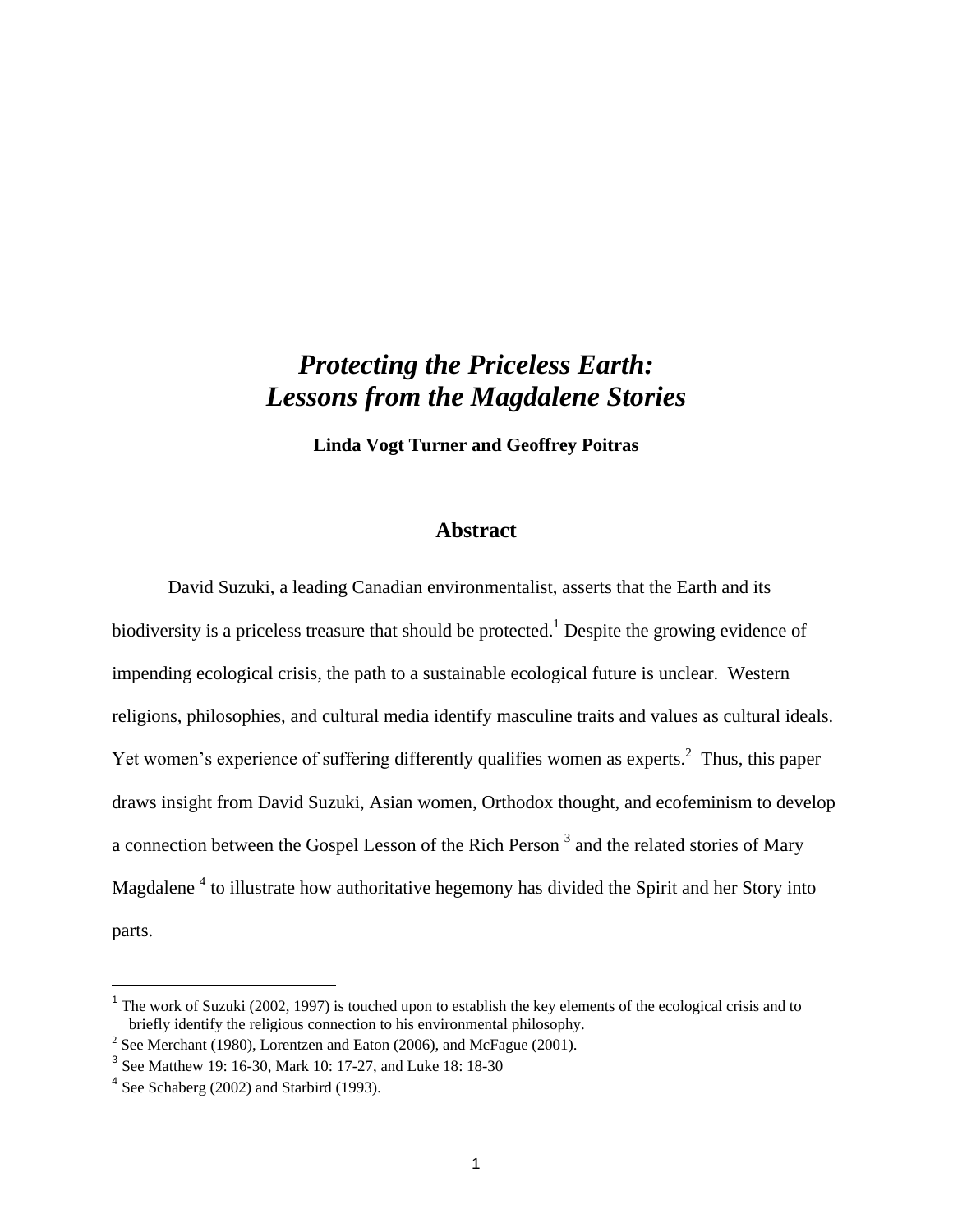# **Protecting the Priceless Earth: Lessons from the Magdalene Stories**

## **Introduction**

David Suzuki, a leading Canadian environmentalist, asserts that the Earth and its biodiversity is a priceless treasure that should be protected (2002; 1997). Despite the gathering evidence of impending ecological crisis, the path to a sustainable ecological future is unclear. Both Christian and non-Christian ecofeminists claim that the domination of the Earth and the domination of women are connected. Western religions, philosophies, and cultural media identify masculine traits and values as cultural ideals, making it seem natural for men to rule as the experts. Yet when ecological problems arise, women often suffer more hardship than men (Lorentzen and Eaton 2006). Thus, women"s experience of suffering differently qualifies women as experts in finding sustainable solutions (Lorentzen and Eaton 2006; Merchant 1980; McFague 2001). With this insight, those seeking guidance from Christian teachings can turn to the Gospel Lesson of the Rich Person  $<sup>1</sup>$  to see how the ideals of perfection, subordination, and</sup> lust for heavenly treasure have contributed to the domination of nature and women. The primary objective of this paper is to develop the connection between this Gospel Lesson and the related stories of Mary Magdalene, affirming that she is the Woman who anointed Jesus with her rich perfume, and the Rich Person who refused to sell her earthly treasure (Schaberg 2002; Starbird

<sup>&</sup>lt;sup>1</sup> See Matthew 19: 16-30, Mark 10: 17-27, and Luke 18: 18-30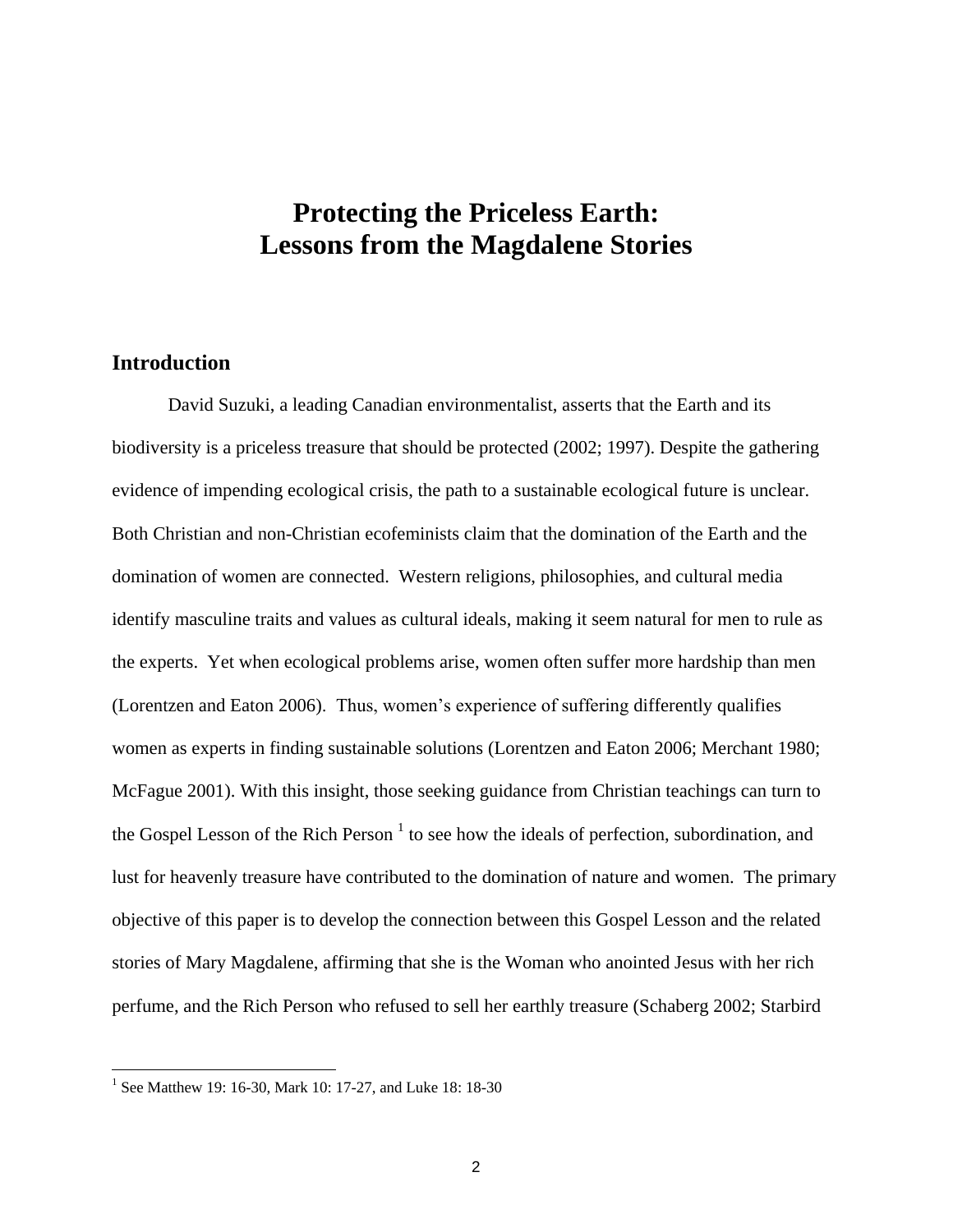1993). This paper concludes that the Magdalene Stories exemplify how the Spirit's Story has been demonized and divided into parts, promoting colonialism and the domination of all indigenous spirits.

## **The Work of David Suzuki**

Aboriginal people have often maintained that we humans are the Earth. They claim that we and everything else in creation have been made from four sacred elements: water, air, fire, and earth (Suzuki 1999, 8). Yet scientists have dismissed this sacred truth as merely a metaphor, until now. David Suzuki says that this truth can be demonstrated to be a scientific reality (Suzuki 2002, 22).

We are made from water. More than half of our weight is water; we evolved from water, and we spend nine months in water before we are born (Suzuki 2002, 22, 32). Born out of water, with the first breath, every new infant must transform themselves to survive. "Air lives in us" and we in it (Suzuki 2002, 49). Air is a physical substance that envelopes us and resides in every tissue and cell in our body. With each breath, we draw the atmosphere into our lungs and put it to use. We have been especially designed for this function, and this function is so crucial that the total control of our breath has not been given over to our brain (Suzuki 1999, 32). Every time we exhale, air exits our nose and goes up our neighbour"s nose, and every day we absorb atoms from the air that were once part of other living creatures such as birds, trees, snakes, or worms. Air is the Earth"s breath. The longer we live, the greater the probability that we will absorb atoms that were once part of Jesus Christ or some other beloved ancestor (Suzuki 1999, 38).

We are also fire because fire is energy, and energy is what makes all life possible. Energy is stored sunlight, and all the energy we need to do the things that we do comes indirectly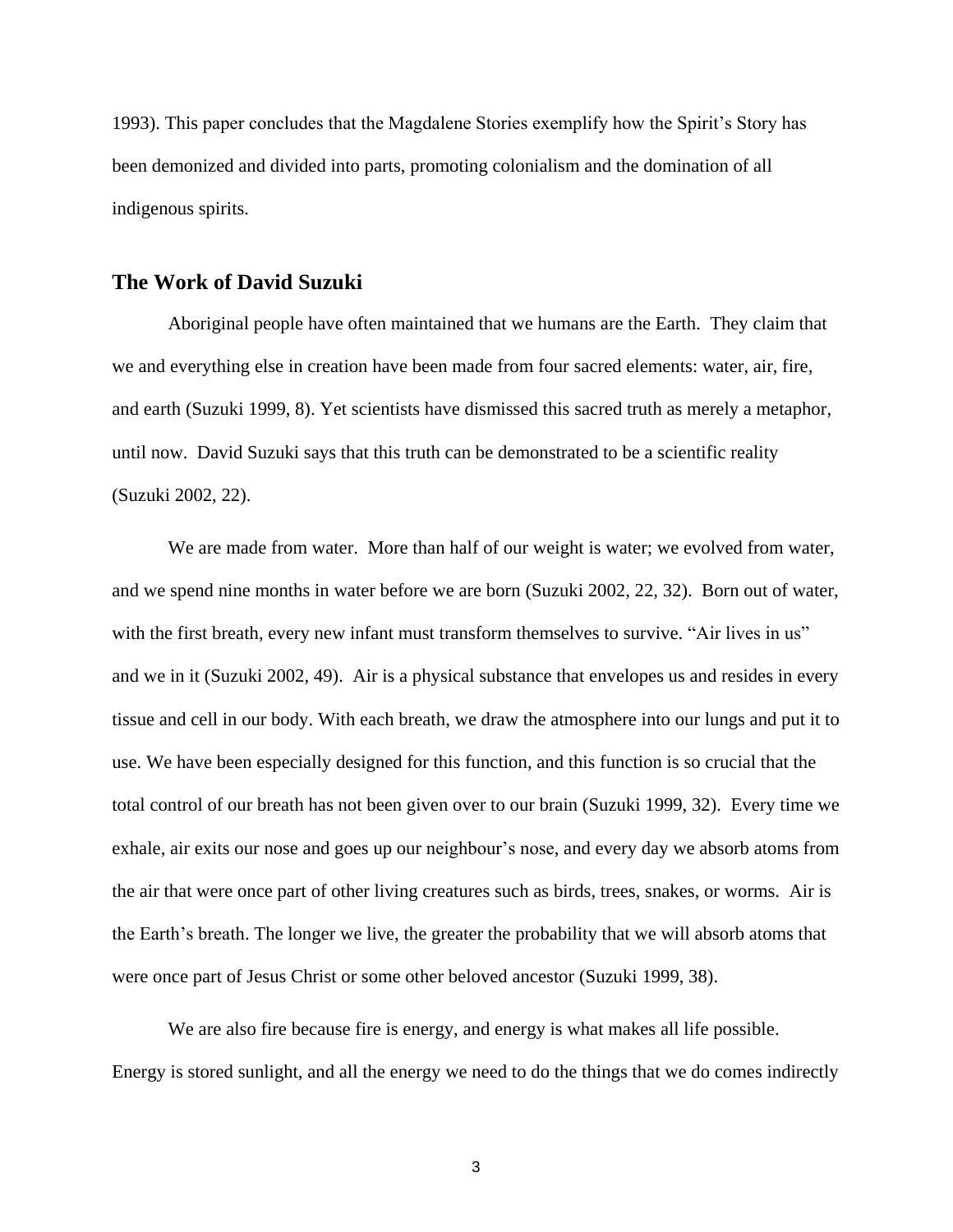from the Sun through photosynthesis (Suzuki 2002, 23). The by product of photosynthesis is oxygen, the combustible necessity for fire and for human life (Suzuki 2002, 3). We humans are also earth because almost everything we eat comes from the soil. We are like giant "compost heaps" for the remains of plants and animals. Without life there would be no soil. Soil is a matrix of sand, silt, and clay enriched with organic matter from decaying plants and animals (Suzuki 2002, 23-24).

Water, air, sunlight, and soil are sacred elements. They are fundamental and essential for our biological well being. They create the conditions necessary for our survival (Suzuki 2002, 89). We ought to regard them as priceless treasures, and fiercely protect them regardless of the cost (Suzuki 2002, 23). Not only do these elements sustain us, but they also connect us to all those who are presently alive or who have ever lived. Every life and every death contributes to their composition (Suzuki 2002, 23).

Adam is the first man named in the Bible. The name Adam comes from the Hebrew word *adama*, which means "soil" or "earth." Eve is the first woman named. Her name comes from the Hebrew word *hava*, which means "living." Therefore, according to Suzuki, Adam and Eve together make a living eternal statement. They articulate the connection that all life comes from the "living soil" (1999, 76).

For many indigenous peoples and a great number of subsistence farmers, the land is not merely soil. It is their "ground of being" (Suzuki 1999, 104). The Earth is their source of inspiration, identity, history and meaning, and the foundation of life itself. Ancient nomadic peoples believed they had the right to use the land for their own benefit as long as they protected it and preserved it for future generations (Suzuki 1999, 78). Today wealthy technologically advanced nations are exploiting the Earth"s resources at an unprecedented rate.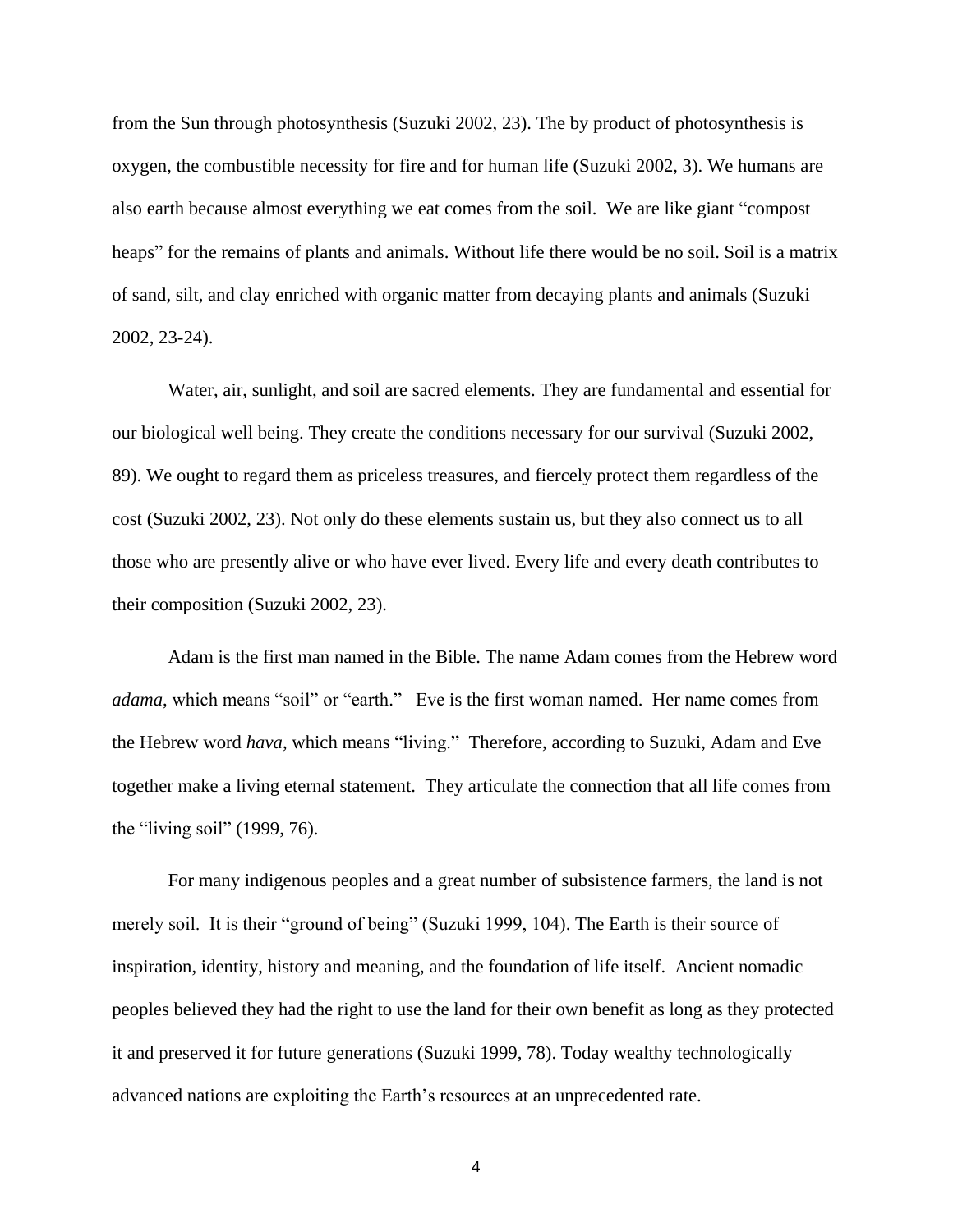#### **Dominion**

Despite alarming evidence of climate change, soil erosion, land degradation, and the need to protect the earth to ensure the survival of humanity, how we achieve the goal of a sustainable ecological future is still being debated. The biblical mandate given to humanity in the first chapter of Genesis established humans in the garden and commanded them to subdue it and rule over it (Bandow 1992, 57). Historically, this mandate has given men the authority, the dominion, and the ownership of the Earth and its rich resources, which has led to horrific outcomes exacerbated by racism, sexism, classism, colonialism, neo-colonialism, and globalisation—especially for Third World nations (Gnanadason 2003; Kyung 1990).

Ecological theologians now say dominion of the Earth was never God"s intent. Rather, citing the second chapter of Genesis, ecological theologians say God intended humanity to till the Garden and to watch over it. Therefore, humans are not to think of the Earth as their property (Fink 1998). They are to think of the Earth as God"s property because the commandment to till the Garden and watch over it implicitly gives ownership of the land to God, not humanity. Humans merely hold the land in trust for the Divine (Fink 1998). Other Christians are wary of this new shift in thinking (Bandow 1992). Many third world countries are struggling to develop themselves economically, and many people are converting to Christianity (Phiri and Maxwell 2007). An ecological theological justification could be used to exploit and control their labour and capital, and prevent them from owning such things as an extended family home, a car, or a garden (Bandow 1992; Gnanadason 2003; Phiri and Maxwell 2007).

### **Korean Insight**

The domination of women and earth-centred worship, and by extension indigenous peoples and the earth"s resources, has exacerbated the suffering of Koreans who have a long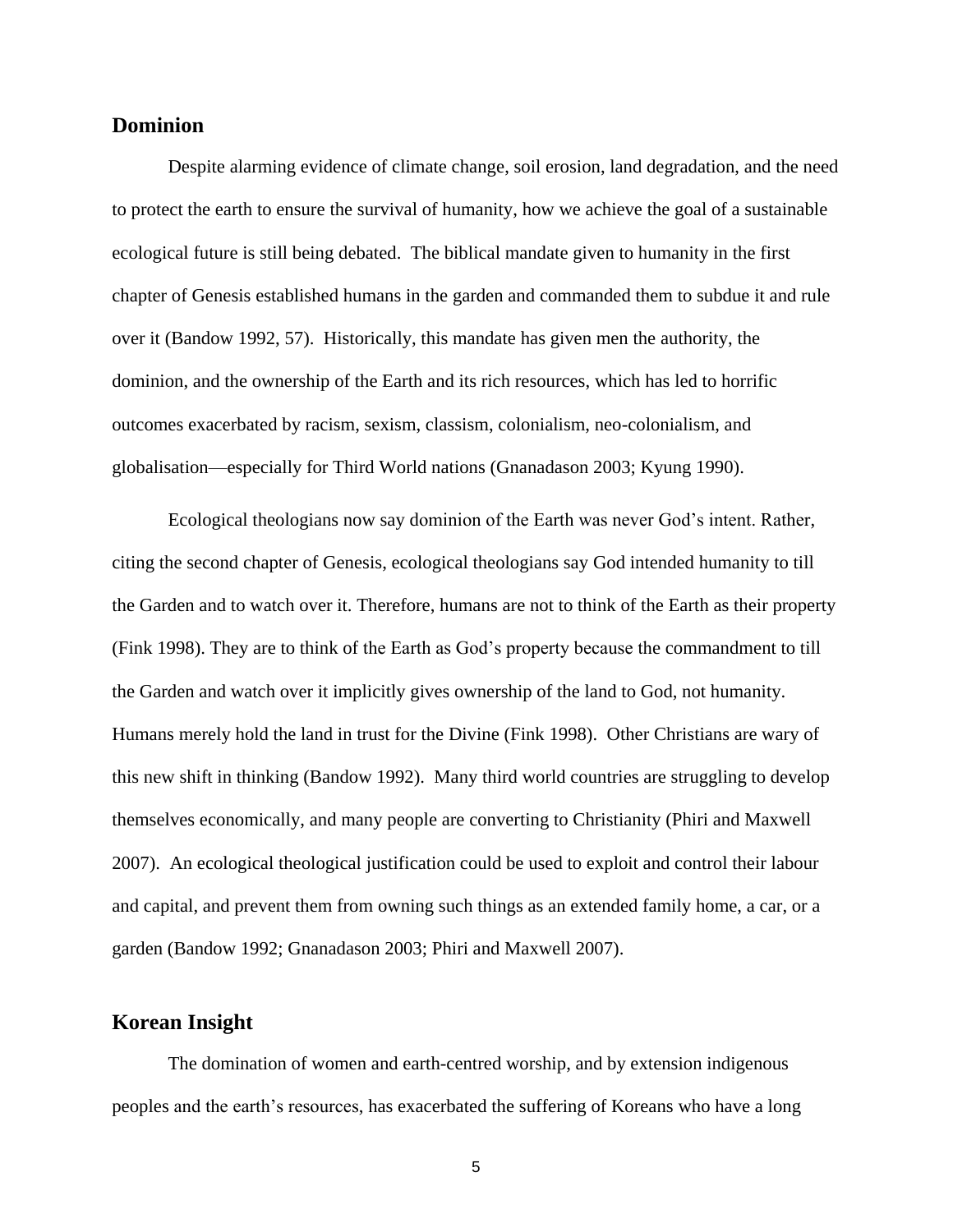history of abuse by those seeking to colonize and to control them and their natural resources. Asian Women have borne the brunt of this suffering. From birth to death, Asian women have not only fought colonialism, they have fought, and continue to fight, "death-wishes" from maledomination. Asian women are taught to please their husbands by praying before the conception of their child for a son, and then after the safe delivery of the desired male baby, all the family"s resources are directed to keep the male safe, healthy and well-educated. Asian mothers know from direct lived experience that, should the conception of a female occur and should she survive to adulthood, her body, her desires, and her life will be controlled and exploited to ensure the success of male family members (Kyung1990, 38; 91-96).

It is no wonder that many Asian women feel disempowered by male interpretations of Mary the mother of Jesus. Historically and culturally, Mary has been deemed a perfect woman because, as a virgin, she conceived the most perfect male baby ever. Some Asian women have countered this ideal. For them, Mary is an exemplary model of what it means to be a liberated person, someone who is not dominated and whose response to God is creative. They have reinterpreted virginity to mean someone who is autonomous and assert that "two thousand years of male interpretation of Mary" have not succeeded in quelling their rebellious nature (Kyung 1990, 76-77, 112). In spite of male dominated religious teaching, they have superficially obeyed the Church"s teaching while worshiping the mother-God in their "kitchens, wells, fields, and mountains" (Kyung 1990, 112). Korean theologian, Chung Hyun Kyung calls this practice, "women"s popular religiosity" (1990, 112). She also asserts that this religiosity could be called "a cosmic religion, because it revolves around the rhythm of the cosmos, the here and now on the earth," and unlike male dominated meta-cosmic religions, it does not strive to obtain a perfect spiritual reality beyond an inferior, immoral material world (Kyung 1990, 112).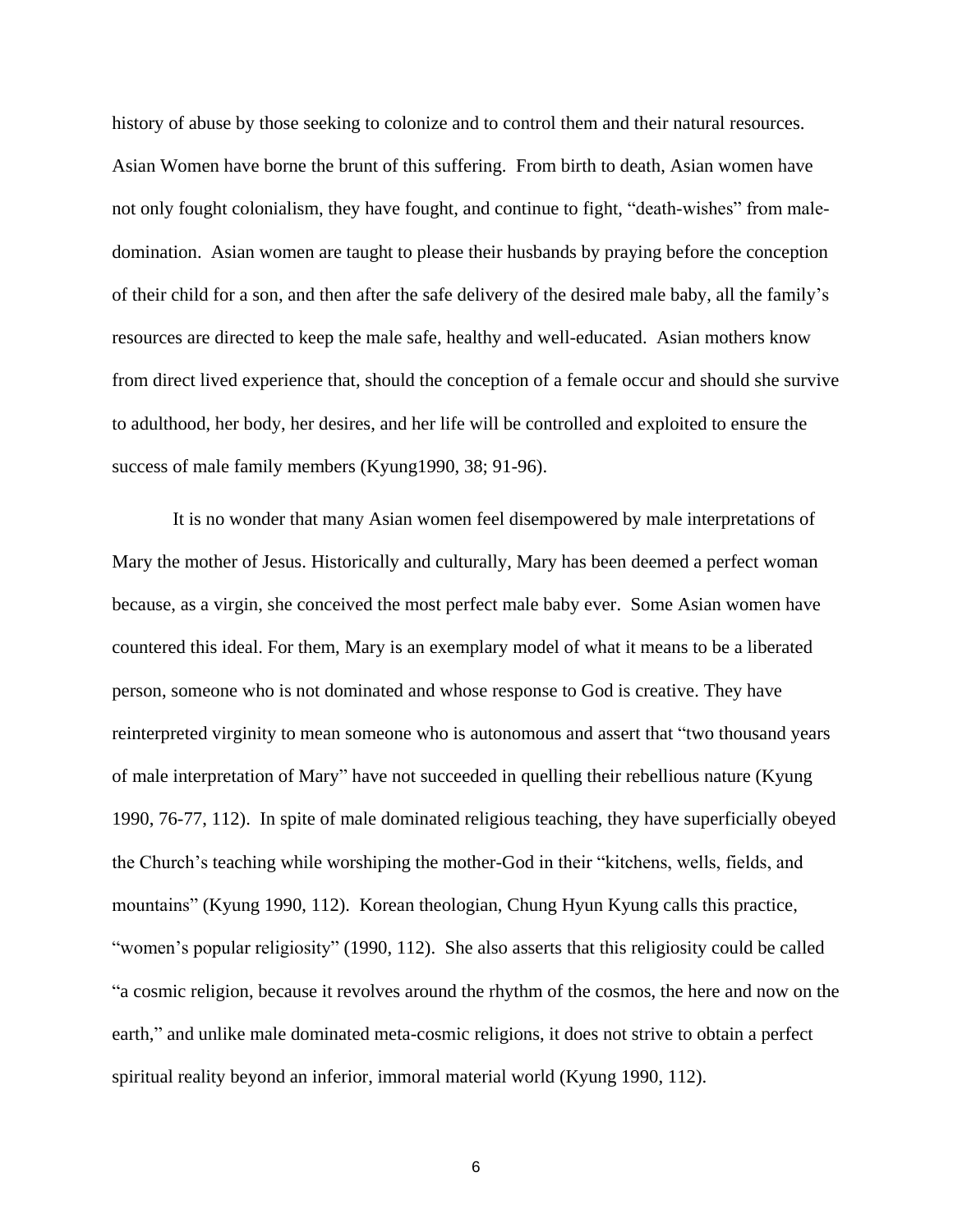Many Asian women see Jesus Christ on a symbolic level as Jesus the "Woman Messiah" because of the way Christ identifies with the wounded and those who suffer (Kyung 1990, 38; 91-96). Korean women are among the poorest of the poor and describe themselves as being full of "Han" (Kyung 1990, 23). Korean theologian, Chung Hyun Kyung in an invocation of the Holy Spirit at the  $7<sup>th</sup>$  Assembly of the World Council of Churches describes Korea as being the "land of spirits full of Han." She is quoted as saying:

Han is anger. Han is resentment. Han is bitterness. Han is grief. Han is brokenheartedness and the raw energy for struggle for liberation. In my tradition people who were killed or died unjustly became wandering spirits, the Han-ridden spirits…seeking the chance to make the wrong right…These Hanridden spirits in our people's history have been agents through which the Holy Spirit has spoken her compassion and wisdom for life….For me the image of the Holy Spirit comes from the image of Kuan In.... She is venerated as goddess of compassion and wisdom by East Asian women's popular religiosity. She is a bodhisativa, an enlightened being. She can go into Nirvana any time she wants to…Her compassion for all suffering living beings makes her stay in this world…until the whole universe, people, trees, birds, mountains, air, water, become enlightened…Perhaps this might also be a feminine image of the Christ (Tucker 1992, 236).

### **Orthodox Thought**

Leonid Kishkovsky, an ecumenical officer in the Orthodox Church in America and thenpresident of the National Council of Churches responded to Kyung"s Seventh Assembly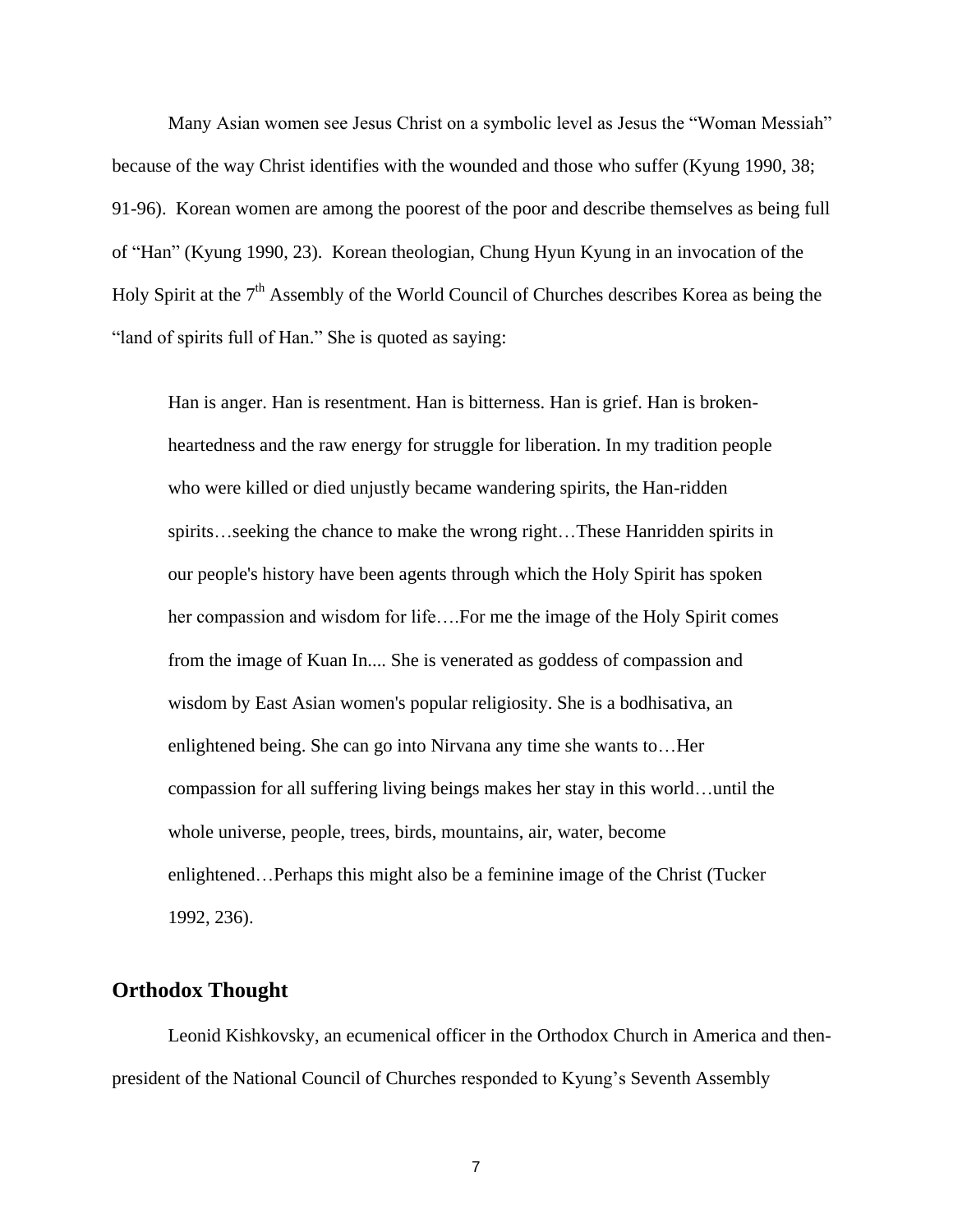invocation. He voiced the concern and fear of many delegates attending the Assembly who thought Kyung"s intermingling of the seven Han spirits with the Holy Spirit would dilute the Trinitarian definition of the Holy Spirit (Tucker 1992). Theoretically, the Spirit has always been defined as both the Spirit *of God* and the Spirit *of creation*. As the Spirit of God, the Spirit is both the reciprocal power between the first and second persons of the Trinity and the redemptive power within human beings. As the Spirit of creation, the Spirit has been defined as the breath of God who indwells and sustains the cosmos. In practice, however, the Spirit defined as the breath of God has been down-played despite an abundance of biblical imagery equating the Spirit with natural creations such as Dove, Water, Fire, and Wind (Wallace 2000, 58). To these natural images, Hebrew testament scholars add "Wisdom Woman" to the images of the Holy Spirit because the Hebrew wisdom writers believed and wrote about wisdom as if she was a woman who would reveal herself, her sacred wisdom, to the "man" who entered into a relationship with her and loved her (Rae 2000, 73-74).

For Greek Orthodox scholar, John Chryssavgis, the Holy Spirit is the unique iconographer of the Word of God, and Creation is an icon, a living eternal image engraved by the Holy Spirit who reveals the present reality while revealing the promise of the future (2000, 91). The Spirit is also the air that we breathe, and as such, the "Spirit brings out the 'sacramentality' of nature and bestows on it the fragrance of resurrection" (Chryssavgis 2000, 91).

The Orthodox fathers concur with the teaching of St. Athanasius that "God became human that humanity might be deified" (Chryssavgis 2000, 91). According to John Garvey, an Orthodox believer drawing upon the insight of St. Athanasius and the lesson of the Rich Man according to Matthew"s Gospel (who did not sell all his possessions and follow Jesus [take up the cross]), Jesus is divine by nature, but humanity is not (1995, 8). Jesus was born with divine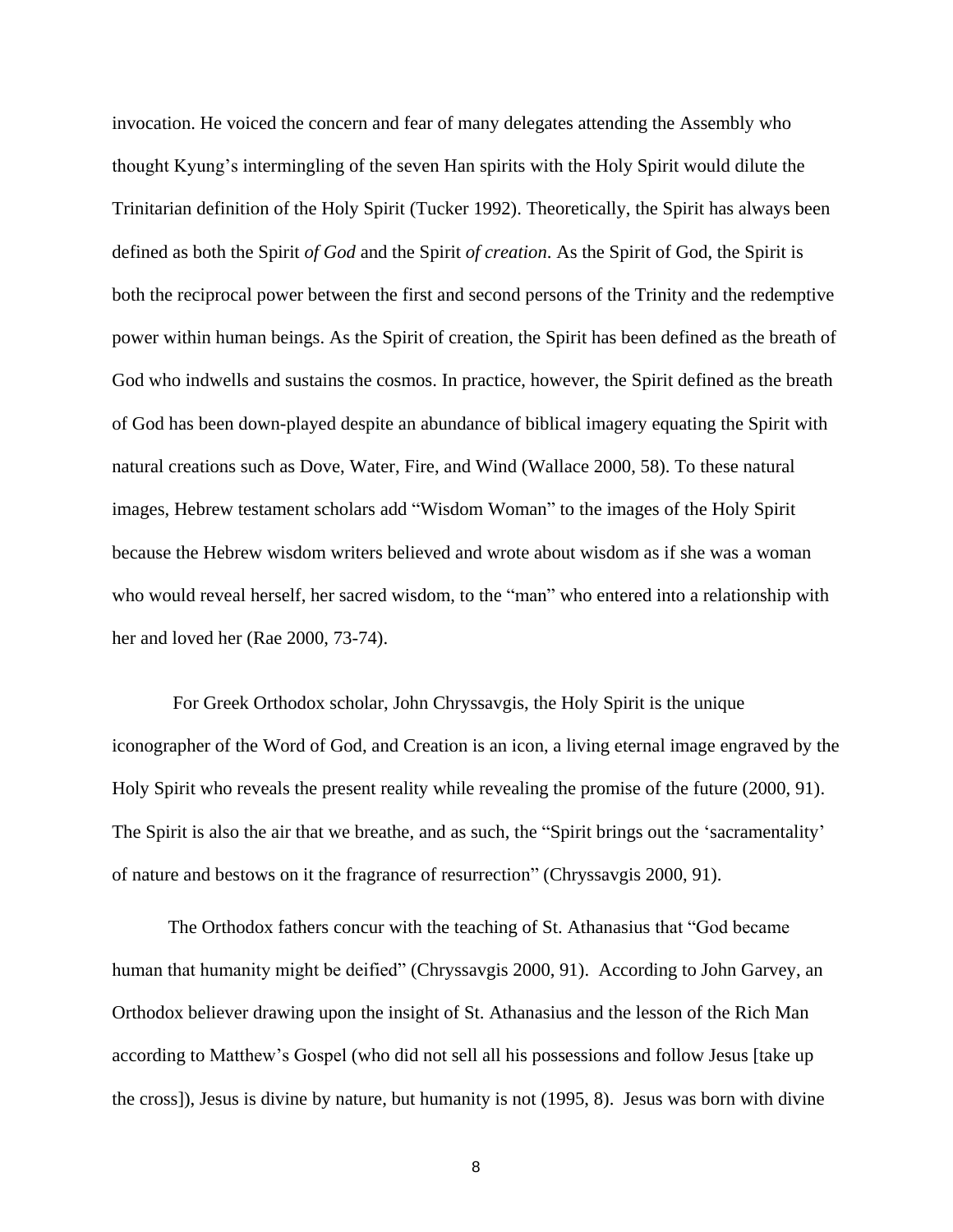privilege and humanity was not. Humanity only becomes divine by adoption (Garvey 1995, 8). So Garvey agrees with what St. Paul"s letter to the Philippians conveys: everyone who seeks to be divine must put on the "mind of Christ" because Christ did not count equality with God as "a thing to be grasped." Rather, he emptied himself (Philippians 2: 5-7; Garvey 1995, 8). Therefore, Garvey makes these comments about richness and wealth and the religious ideal of humility.

"[R]ichness in the form of possessions in this context is a metaphor, and more than a metaphor. To be rich is not only to have more than you need, it is to hold on to that which makes you secure…It is entirely natural for you to fear the loss of all this, and it seems foolhardy to think of abandoning it all, in the hope that God will take care of you… [Yet] whether we choose to give it up or not [is immaterial]. It will all be taken from us anyway. When Jesus says take up your cross, the implication is that the cross will be there whether we take it up or not. We will be crucified in any event… Riches represent the attempt we make never to come to this moment…The person who holds on to any self image, any sense of personal importance, or is pleased to be a CEO, a bishop or a well-regarded poet, is holding on to a kind of wealth." (1995, 8)

## **Indian Insight**

One"s self image is a form of wealth. A CEO, a bishop, or a renowned poet has social capital. It is difficult to hold onto this social capital in a competitive and political world characterized by dominance, violence, and a lack of personal regard for the integrity of one"s neighbour and one"s self. An Indian legend and a legendary mountain called Thadagathi illustrate how difficult it is to keep a good self image within an ideology that supports and promotes the conquering and the dominating of the other. For the Dalit people of India, Mount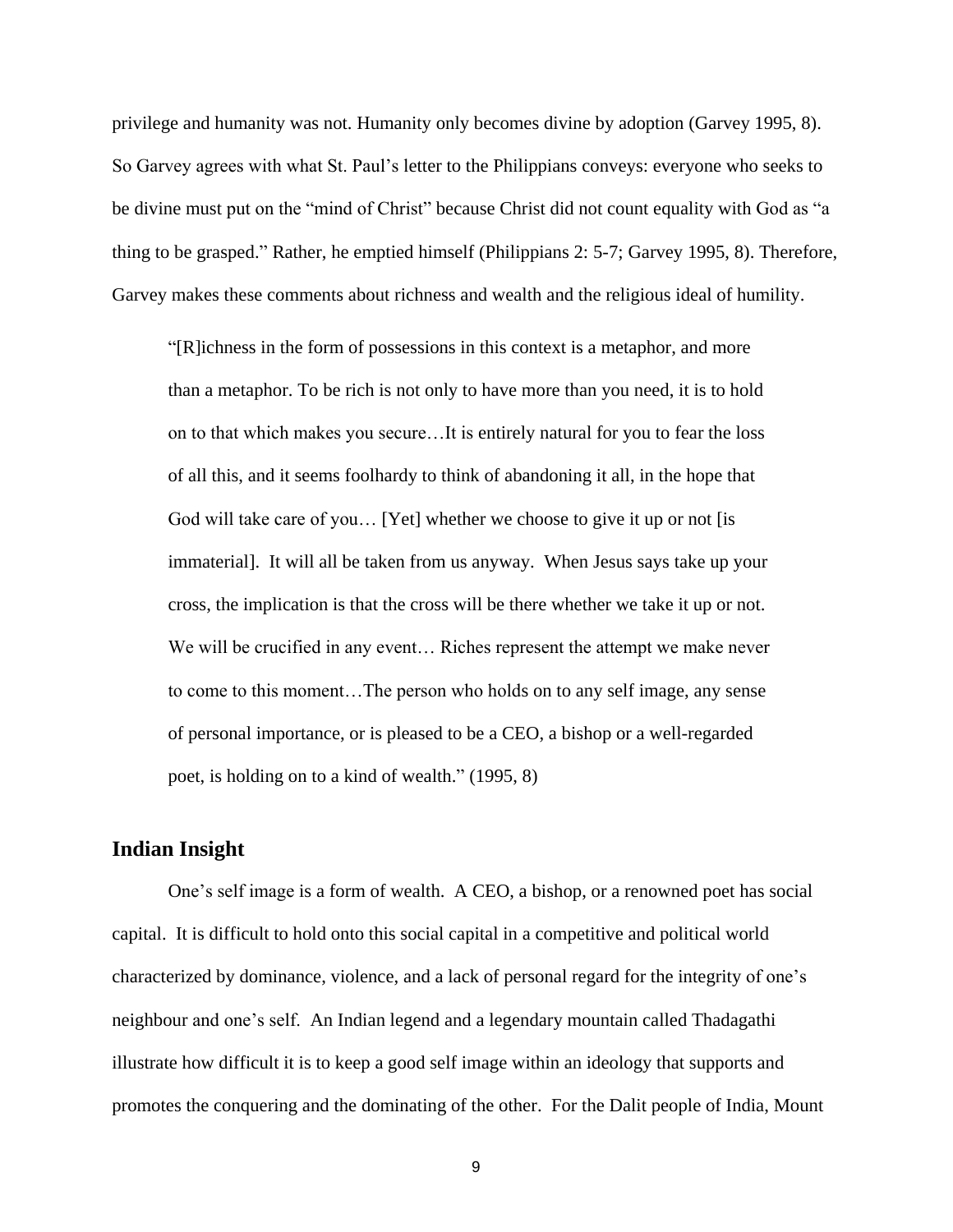Thadagathi serves as a majestic icon revealing how they lost their self respect, their indigenous spirituality, and the productivity of their land.

Thadagathi was once a beautiful queen. Black-skinned and 'ugly,' according to the standards of the invading white-skinned culture, she was regarded as a "demon". One day, when Lord Rama was hunting and passing through Thadagathi"s land, Thadhagathi asserted her authority. She asked Lord Rama to stop hunting the game pasturing in her land. This angered and embarrassed Rama. He could not have his noble privilege to hunt for food or sport openly challenged by a woman; especially one his culture considered demonic and repugnant to look at. So in order to hang onto his good self image, his authority, and his privilege, he killed and demonized the spirit of Queen Thadhagathi, assigning the Dalit people she ruled to the low status of "untouchable" in the Indian caste structure (Gnanadason 2003, 74-76).

In modern day India, a Dalit woman by the name of Muniyamma inherited an acre of land. Even though this land could not sustain her and her family of five, it supplied her with enough food to feed them. The land was sacred to Muniyamma. It had belonged to her family for generations and had been part of her dowry. Nagappa, her husband, worked as an office clerk to supplement the family's income and to earn enough money to purchase alcohol. Her spiritual connection to her land gave her a sense of pride and her life meaning. Her family was one of the few Dalit families who owned land in a small village, not far from Bangalore. When an economic boom transformed Bangalore into an Indian version of "Silicon Valley," land became outrageously expensive and villagers sold their lands. Muniyamma resisted the temptation to sell hers, but due to a lack of support from her alcoholic husband, she gave in to the pressure from her extended family and sold. Muniyamma now lives in a small house in a poor urban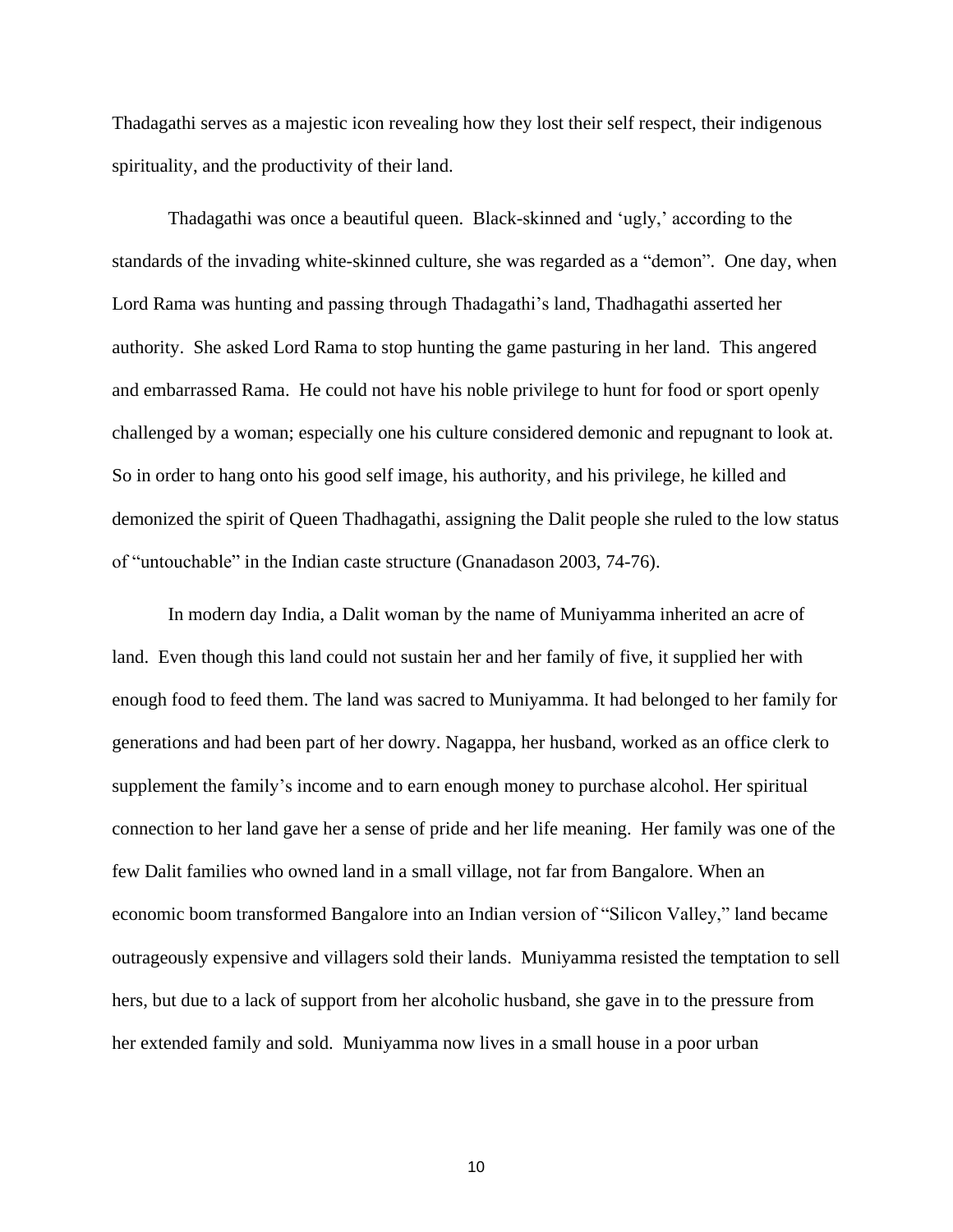neighbourhood with no land, no garden to till and watch over, and no room for her extended family (Gnanadason 2003, 74).

#### **The Gospel Lesson of the Rich Person/ Ruler**

Keeping the story of Muniyamma and Thadagathi in mind, we turn to the Gospel Lesson of the Rich Young Man. Note that the rich man, the person, and in Luke"s Gospel, the rich ruler, (Lk 18: 18-30) has traditionally been translated as male, but there is historical reason to suggest that the ruler or the person, was female.

…a person ran up to him and fell on her knees before him. "Good teacher," she asked, "what must I do to inherit eternal life?" "Why do you call me good? Jesus answered. "No one is good—except God alone. You know the commandments: Do not murder, do not commit adultery, do not steal, do not give false testimony, do not defraud, honor your father and mother."" "Teacher," she declared, "all these I have kept since I was a child." Jesus looked at her and loved her. "One thing you lack," he said. "Go, sell what you have and give to the poor, and you will have treasure in heaven. Then come, follow me." At this the person"s face fell. She went away sad, because she had great wealth (Based upon Mk 10: 17-27 NIV).

Orthodox believer John Garvey, drawing insight from  $4<sup>th</sup>$  century Athanasius, concurs with the popular religious North American interpretation of the Rich Person lesson (1995, 8). The rich person"s material wealth is preventing them from recognizing Jesus as God and following his teaching (Galli 2006, 18). People simply cannot love God and their material possessions. "The man who trusts in himself and in his possession can never be saved." (Barclay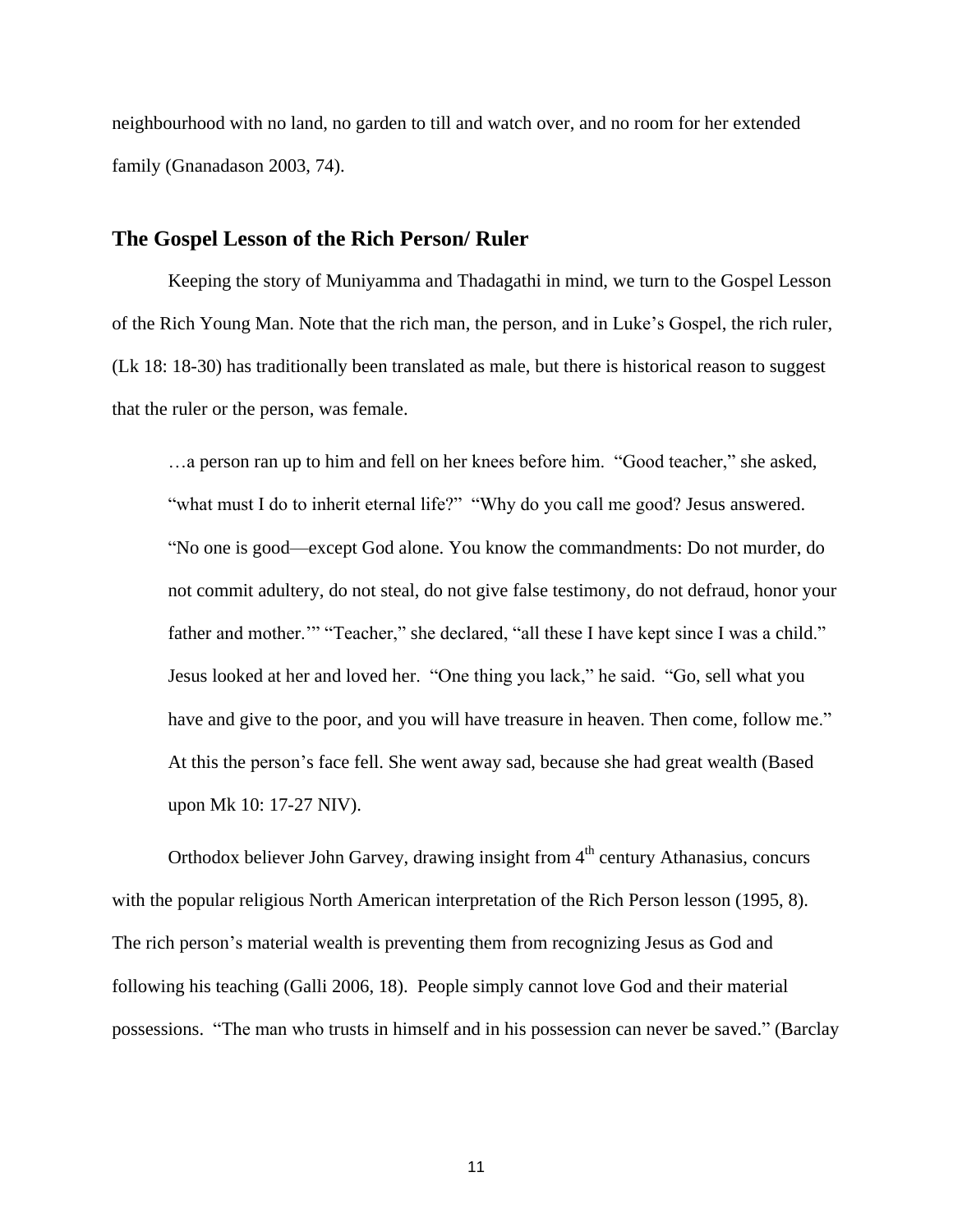1975, 248) However, drawing insight from the Legend of Thadagathi, there is another earthcentred possibility.

A rich woman well aware of the Hebrew Creation story and obedient to the Law of Moses (Ex 32: 12-13) since her youth would believe that God had promised the Land to the ancestors of the Great Patriarchs and Matriarchs forever. Thus, she would value the land dearly and know that her future would depend upon it.

In the Rich Person"s story, the rich person begins by asking: "Good Teacher, what can I do to inherit eternal life?" and then Jesus asks: "Why do you call me good?" Jesus then adds: "No one is good but God alone." Insight from the Hebrew Creation story confirms that God is good. It also confirms that God created humanity in the image and likeness of God, male and female and that "God saw all that God had made and declared that *it* was very good." (Genesis 1: 26-30) *It* is the all. The all is heaven and earth and the living biodiversity that heaven and earth contain.

Insight from the Genesis Story suggests that Jesus would be aware of the goodness of God and every person and creature that God creates in God's own image. Thus what follows should be examined with this insight. Jesus says: You know the commandments…then the Rich Person admits that she has kept these commandments since she was a child. Jesus looks at her and loves her. Then he says "One thing you lack," "Go, sell everything you have and give to the poor, and you will have treasure in heaven. Then come, follow me." It seems like cultural arrogance to assume that the Woman lacked direction; that she needed to follow the Good Teacher"s commandment to go and sell everything in order to achieve eternal life.

If the Rich Person lacked a good conscience or direction, she would have acquiesced to the command of Jesus. She would have given up control of her property to the market place. She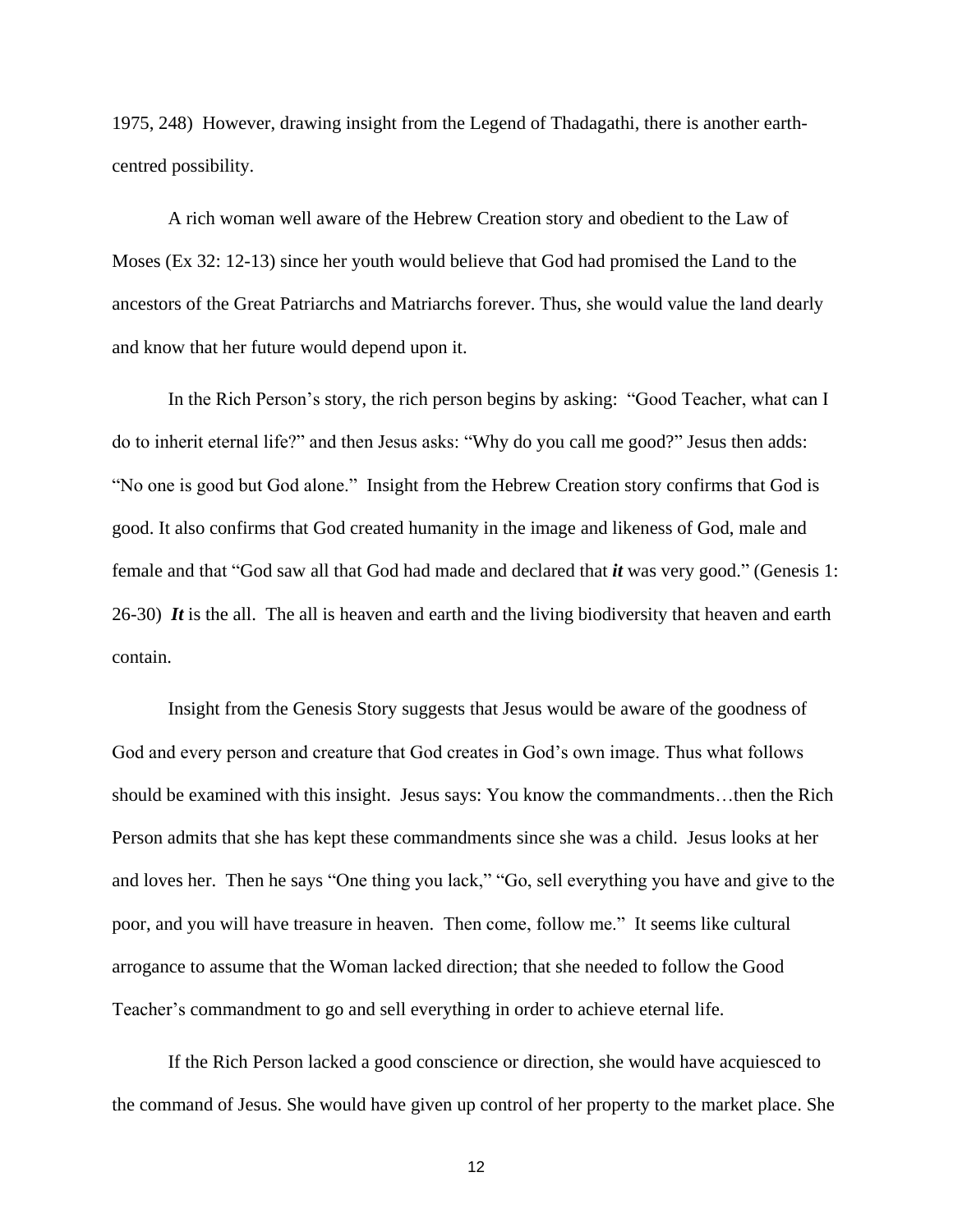would have sold all she possessed for cash and resolved her own conscience and the problem of the poor of her generation by giving them money. Moreover, if she was greedy and lacked selfcontrol, she would have given in to the temptation of obtaining even more goodness than she already had to obtain more treasure in heaven. In the process, she would have abandoned her earthly treasure, the right to control it, and the divine responsibility to pass on her earthly inheritance to the next generation, with the expectation that Jesus, a man who loved her, would provide for her and bestow upon her abundant treasure in heaven. She did not do that. Rather, she chose to keep her earthly treasure. She made this choice even though it caused her to suffer a great loss, the loss of her immediate happiness and the present companionship of Jesus who loved her. She went away sad, "with a fallen face," demonstrating and reinforcing the teaching that in order to achieve eternal life our earthly resources must be protected at all cost. She lacked the choice to sell her great wealth. She had no choice, and neither do we. We cannot exploit all our priceless earthly resources and expect to inherit eternal life.

### **Ecological Insight**

David Suzuki says that eternal life is impossible without the rich land that we have inherited from our mother and our father. In order for rich and poor human beings to realize and achieve life ever after on earth, rich and poor alike must cling to and sustain our priceless ecosystem which nourishes humanity. We must believe that eternal life is possible here on earth (2002, 89). We also need to be aware of the danger we face if we do not restore the sacred balance. It is not enough to believe in the power of the resurrection. We must also have a "fascination" for future possibilities (Berry 2006, 17).

North American theologian Sallie McFague says that Christians believe that Jesus" death and resurrection confirms that God conquers evil and gives eternal life. Through Jesus'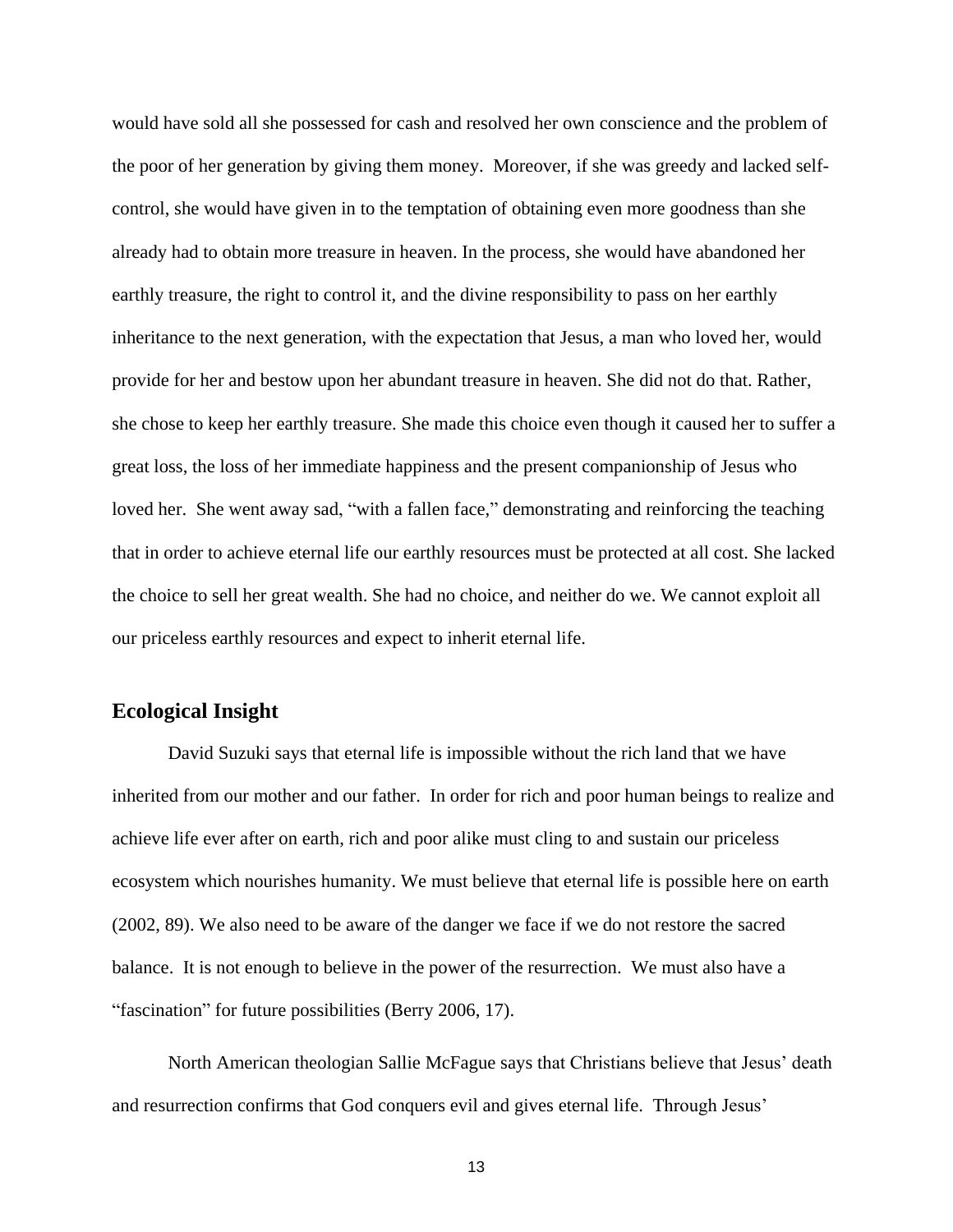sacrificial death, Jesus achieves forgiveness for all humanity's sins; through Jesus' resurrection, humanity is assured of eternal life. Because Jesus Christ is the second person of the trinity wholly God and wholly human—He can redeem all Creation (McFague 2001, 157).

According to McFague, limiting our worship to the second person of the Trinity is bad theology (2001, 159). It fails to convey the truth that God is always with humanity and the entire Cosmos. If God incarnates only in Jesus, then we need not see God in the face of the poor or in the remains of a devastated forest. Nor need we feel any responsibility for their survival (McFague 2001, 159). David Suzuki says that the whole web of life is interconnected and survives through diversity and loving relationships (2002, 89, 113). We need to protect the biodiverse sustaining power that is integral to life on Earth. If we fail to do so, we risk killing all humanity. With humanity's extinction, the Earth will most likely regenerate and so will the great majority of other life forms (Suzuki 2002, 91).

## **Lessons from the Magdalene Stories**

When the crucifixion threatened to destroy Jesus' continued existence on earth, a rich person anointed Jesus" feet with some very expensive perfume that she had saved for the day of Jesus" burial. She was criticized by the disciples. They thought her perfume should have been sold and the money given to the poor. Catholic theology has linked this anointing that took place at Bethany (Mt 26; Mk 14; Jn 12) with the anointing story of a sinner woman (Lk 7) to create a diverse, rich profile of Mary Magdalene (Lk 8: 2; Lk 7: 40-50). This profile equates Mary of Bethany with Mary Magdalene. Protestants and Orthodox Christians have historically criticized the Roman Catholic view that Mary of Bethany and the "Sinner Woman" were Mary Magdalene, asserting that "the identity of Mary with Mary Magdalene is a mere conjecture supported by no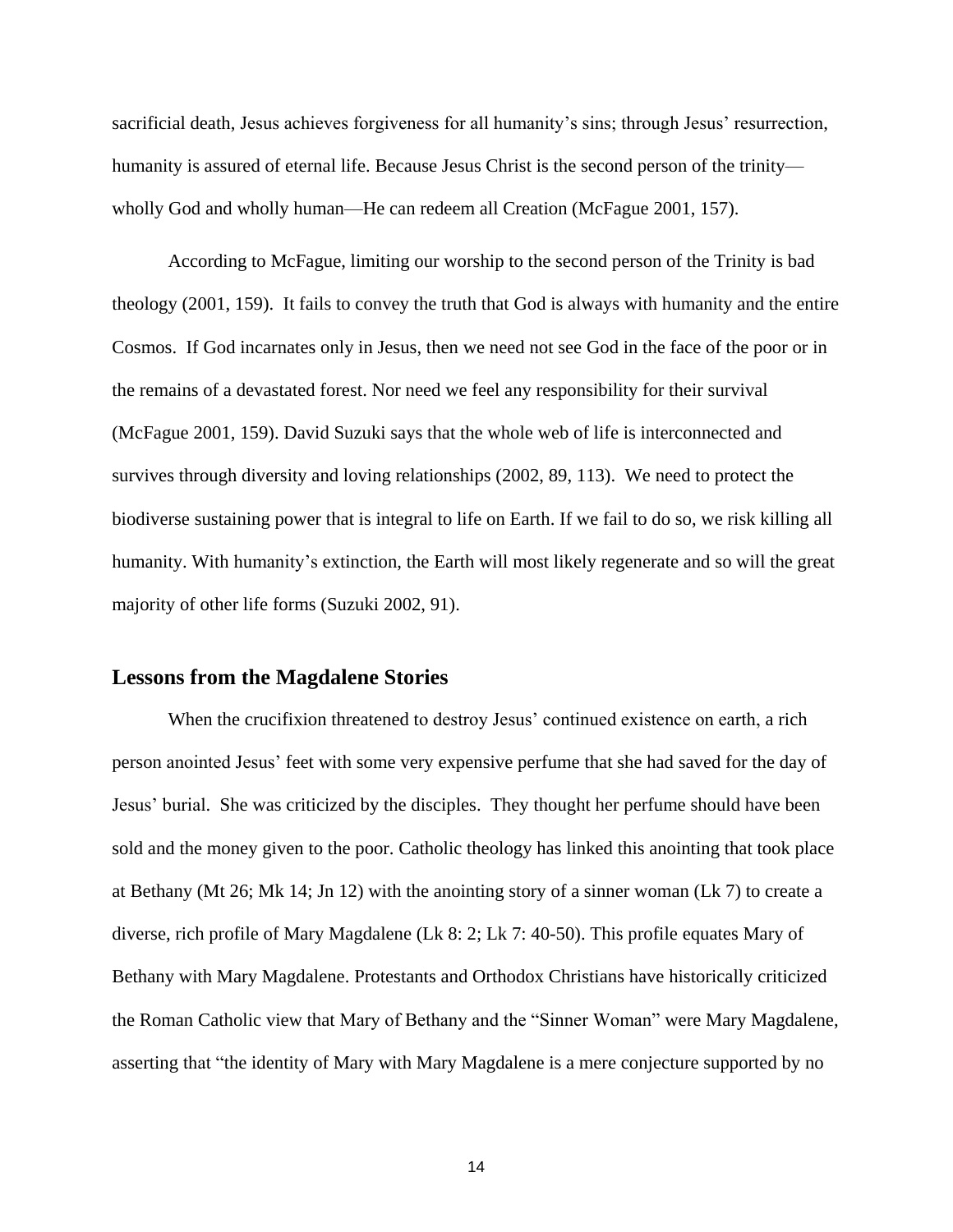direct evidence." <sup>2</sup> Yet this profile has persisted and was acknowledged by Protestant ministers such as William Barclay (1975, 265) until 1978. In 1978, Roman Catholicism and Protestantism, officially agreed with Eastern Orthodoxy and declared that these three women are different (Schaberg 2002, 70-74).

 Modern scholars find the linking of Mary Magdalene with the "Sinner Woman" of Luke 7 problematic because it has given rise to the interpretation that the Sinner Woman, and by extension Mary Magdalene, was a woman of ill-repute, a prostitute, without any justification from the text itself or reliable historical documentation (Schaberg 2002, 70-74). Linking the Marys is also problematic because there is no historical or unequivocal proof that Mary Magdalene was Mary of Bethany. Modern scholars contend that Mary was a common name and that Mary called Magdalene was called Magdalene to differentiate her, from Mary of Bethany, as the Mary who came from Magdala (Schaberg 2002, 66-67).

The Modern Mary Magdalene has been redeemed. She is no longer a sinner. However, she is no longer the Woman with the Alabaster Jar, and so today Mary Magdalene is no longer venerated as an important saint, a preacher, or the apostle to the apostles. She has been reinstated as simply one of many followers of Jesus (Schaberg 2002, 99). Opposing viewpoints persist. They insist that Mary Magdalene was more than a follower and that she was the Woman who anointed Jesus (Schaberg 2002, 101). Margaret Starbird and Bishop John Shelby Spong assert that Mary Magdalene was Mary of Bethany, but in light of evidence from the Gnostic Gospels, insist that she and Jesus were married (Starbird 1993, 27). For Spong, the idea of a romantic relationship outside marriage between Mary Magdalene and Jesus is too scandalous. It would violate the historical Church"s understanding of Jesus as being Holy and free of sin

 2 *The Catholic Encyclopedia Online*, s.v. "Mary Magdalen," (by Hugh T. Pope. Transcribed by Paul T, Crowley), <http://www.newadvent.org/cathen/009761a.htm> (accessed November 21, 2007).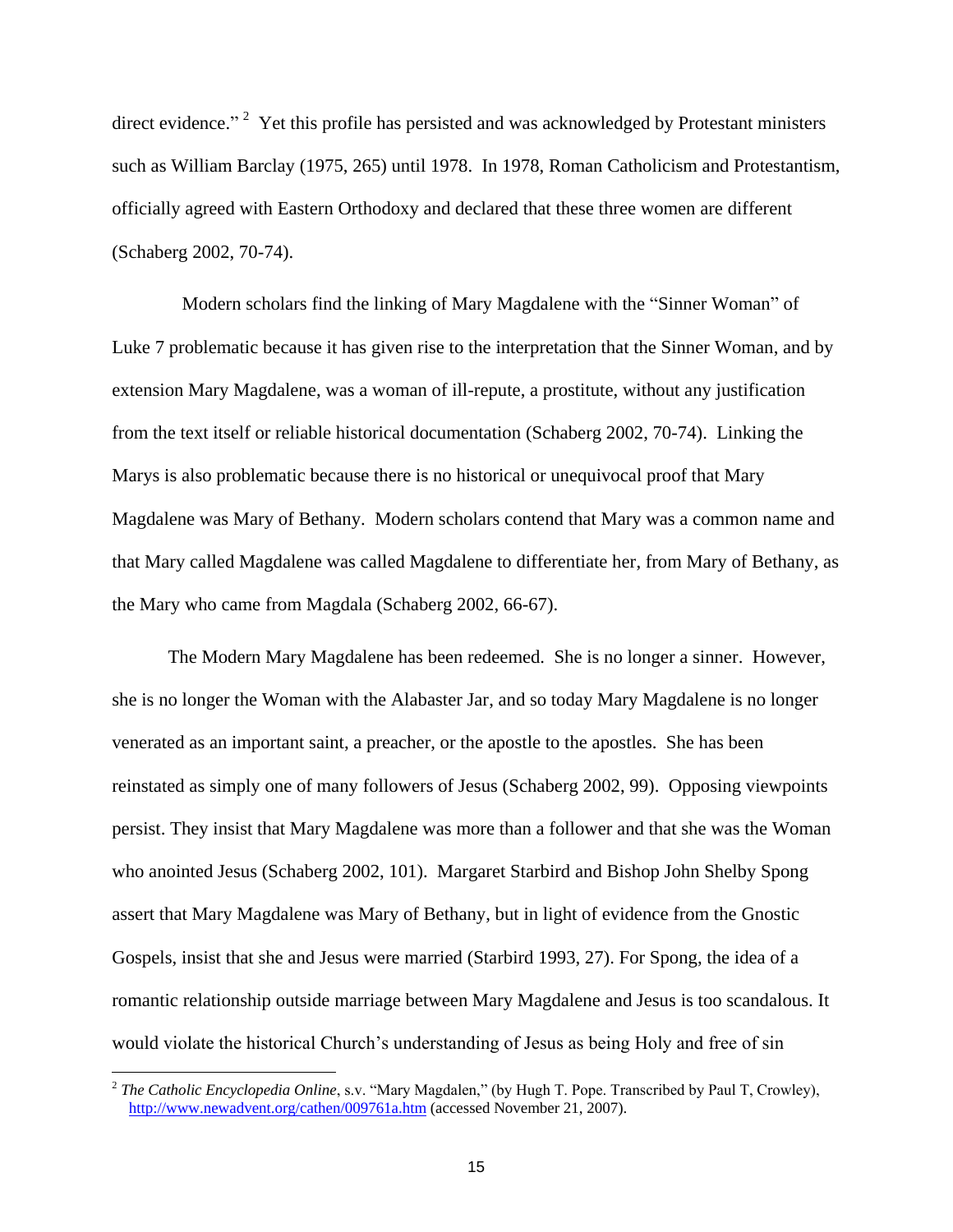(Schaberg 2002, 101; Spong 1992, 189). It would overturn the Church"s assumptions of morality, and throw the ascetic ideal of celibacy into question (Spong 1992,188,189, 198). Thus, modern scholars like the scholars of the second century, see little value in establishing Mary as a wife or lover (Schaberg 2002, 102; Spong 1992, 207).

Modern scholarship has been heavily influenced by the scientific method that assumes that creation can be separated into parts and that factual information can be extracted from the environmental context and rearranged and tested for validity according to a set of accepted rules and standards (Merchant, 1980, 290). With the rise of modern science in the sixteenth century came Francis Bacon"s scientific program advocating human dominion over nature for the advancement of science and human learning through the control of nature for the improvement of the human condition. Bacon explained the monstrosities and malfunctions of nature with female imagery reinforcing and extending this dominion to men over women, by describing these anomalies in light of classical Greek philosophy as being the result of "matter acting perversely, like a common harlot." (Merchant 1980, 164-171) The image of nature as a submissive and mindless female to be subdivided into parts to be examined legitimized the exploitation of natural resources (Merchant 1980, 189).

Modern scholarship has also been under pressure from Protestants who are offended by the linking of Mary of Bethany with Luke's "Sinner Woman"<sup>3</sup> and have as stated above, officially taken the Greek view that Mary Magdalene, Mary of Bethany, and the "Sinner Woman" are three different women in order to venerate Mary Magdalene as one of Jesus' many followers liberated from sin.

<sup>3</sup> Ibid.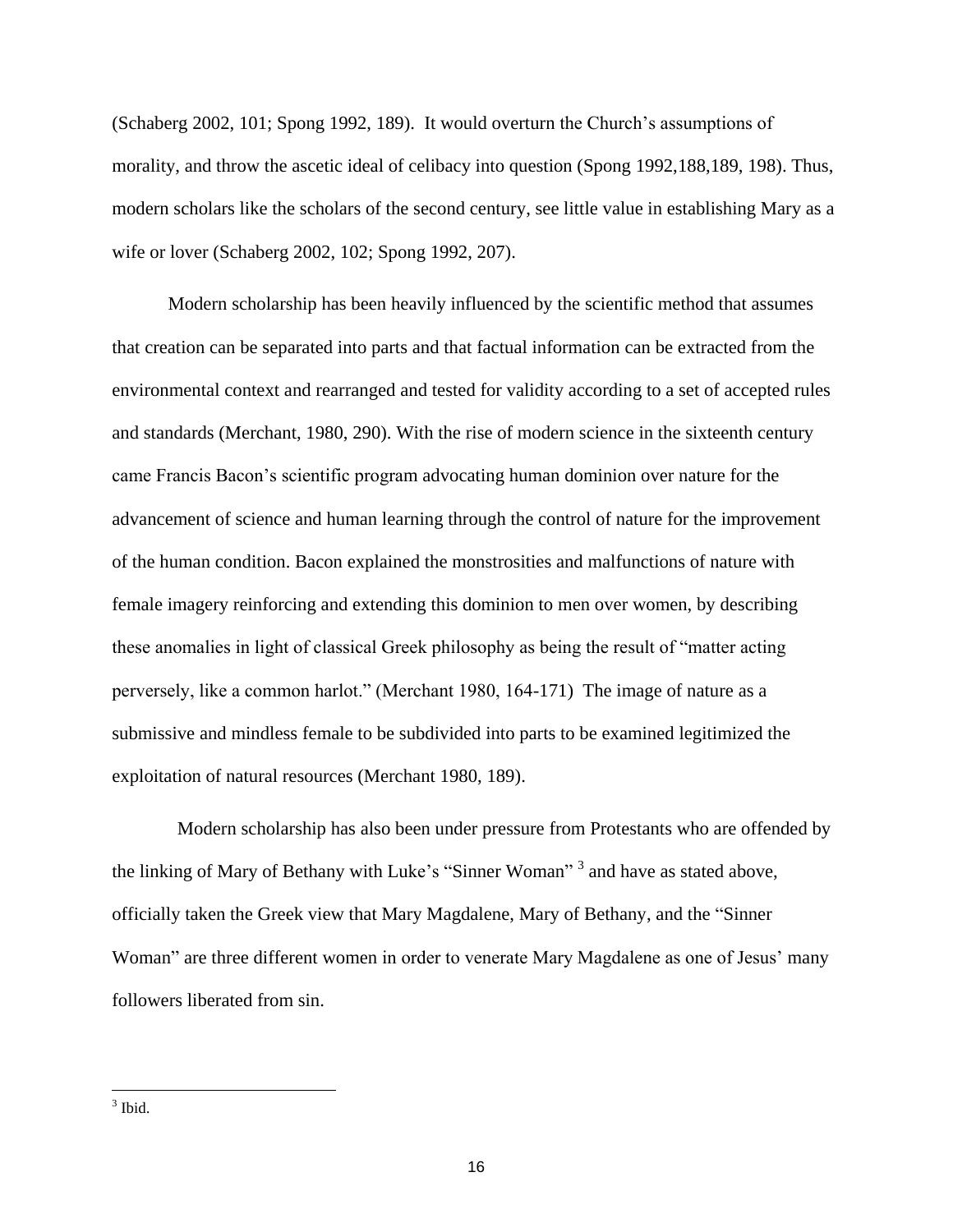The Traditional Catholic argument claims that "the series of events" surrounding the identity of Mary "forms a consistent whole" and unites all three women as one woman who was an adulterer who sought pardon for her sin and, so pardoned, was immediately afterwards described as "Mary Madalen out of whom seven devils were gone forth," and then shortly after described as "sitting at the Lord's feet..." hearing His words."<sup>4</sup> Whereas the Traditional Catholic argument sees this sequence of events as natural, the modern scholarly argument has completely discarded it.

The connection between Mary Magdalene and the Rich Person has not been explored or added to the Magdalene stories. This lack of exploration is not surprising because Modern scholars have rejected the traditional Roman Catholic argument advocating that a series of events can form a consistent whole. Thus, modern scholars do not equate Mary Magdalene with the Woman with the Alabaster Jar criticized for not selling her rich perfume. Traditional scholars who still equate Mary of Bethany with the Magdalene and the sin of adultery have not explored this connection either because the Rich Person says that she has not committed adultery. This paper affirms the Roman Catholic argument that advocates the connection between Mary Magdalene, Mary of Bethany, and the Woman of the Alabaster Jar in Luke 7 because to separate them seems mechanistic and unnatural, and it seems too unlikely that three women (two of which share the same first name) could demonstrate the same extravagant love for the same man in almost identical circumstances and be three entirely different women. Therefore, this paper affirms, the Roman Catholic view that all three women are Mary Magdalene, the Woman with the Alabaster Jar. But this paper does question the Roman Catholic assumption that the woman who was touching him in Luke 7: 39 was an adulterer. The Greek word used for sinner in Luke 7

<sup>4</sup> Ibid.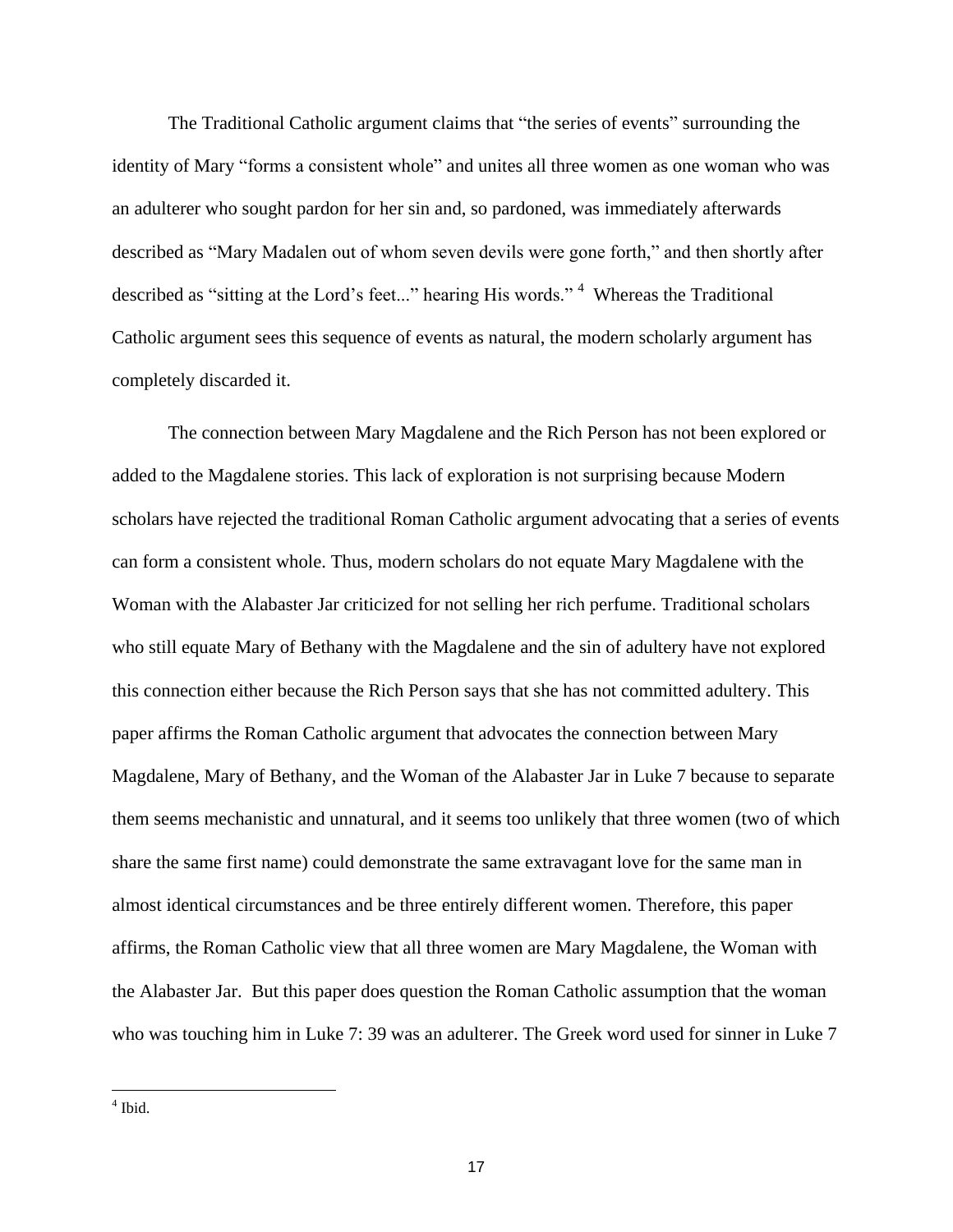is "hamartōlos"<sup>5</sup> and this word does not infer adultery or sexual sin (Marshall 1975, 193). It is the same word used to describe the sin of Jesus when the teachers of the Law accuse Jesus of being a sinner: for failing to keep the Sabbath (Jhn 9: 16; Jhn 9: 24; Marshall, 1975, 299).

If scholars insist that the sinner woman of Luke 7 was guilty of committing adultery, they should note that in Mark 10: 12, five verses before the Lesson of the Rich Person at Mark 10: 17, Jesus states that a woman divorcing her husband is guilty of committing adultery. In Matthew"s Gospel, Jesus is quoted as saying "I say to you that everyone who looks at a woman with lust has already committed adultery with her in his heart." (Mt. 5: 27) So it is very possible that the Rich Person was guilty of adultery as narrowly defined by Jesus, but not by the liberal standards of her day or of the Rich Person herself. We cannot know for certain. But the Rich Person declares that she has observed the five commandments that the Teacher cites in Mark 10: 19, including adultery. Thus, it does appear that Mark has organized his Gospel to illustrate Jesus speaking to his point about adultery made 7 verses earlier at verse 12. So it is possible that the Rich Woman or Jesus himself is challenging the interpretation of adultery with the Woman"s declaration that she is not guilty of adultery, especially if we concede that the woman who anointed him in Luke 7 was guilty of adultery as defined by Mark 10: 12 and Matthew 5: 27.

On the other hand, even if we do not concede that the woman with the rich jar of perfume of Luke 7 was guilty of adultery, a link can still be established with Luke 7 and the Rich Person Lesson. Jesus told his followers in Luke 7, that the woman who anointed him with the very expensive perfume loved him so much because he had forgiven her many sins. Failure to observe any one or all of the commandments *not* cited by Jesus in Mark 10 on a regular basis

<sup>5</sup> James Strong, *The New Strong's Exhaustive Concordance of the Bible: Easy-to-Read Print, Words of Christ Emphasized, Fan-Tap Thumb-Index Reference System, Greek and Hebrew Dictionaries, Strong's Numbering System.* (Nashville, Tenn.: T. Nelson Publishers, 1996)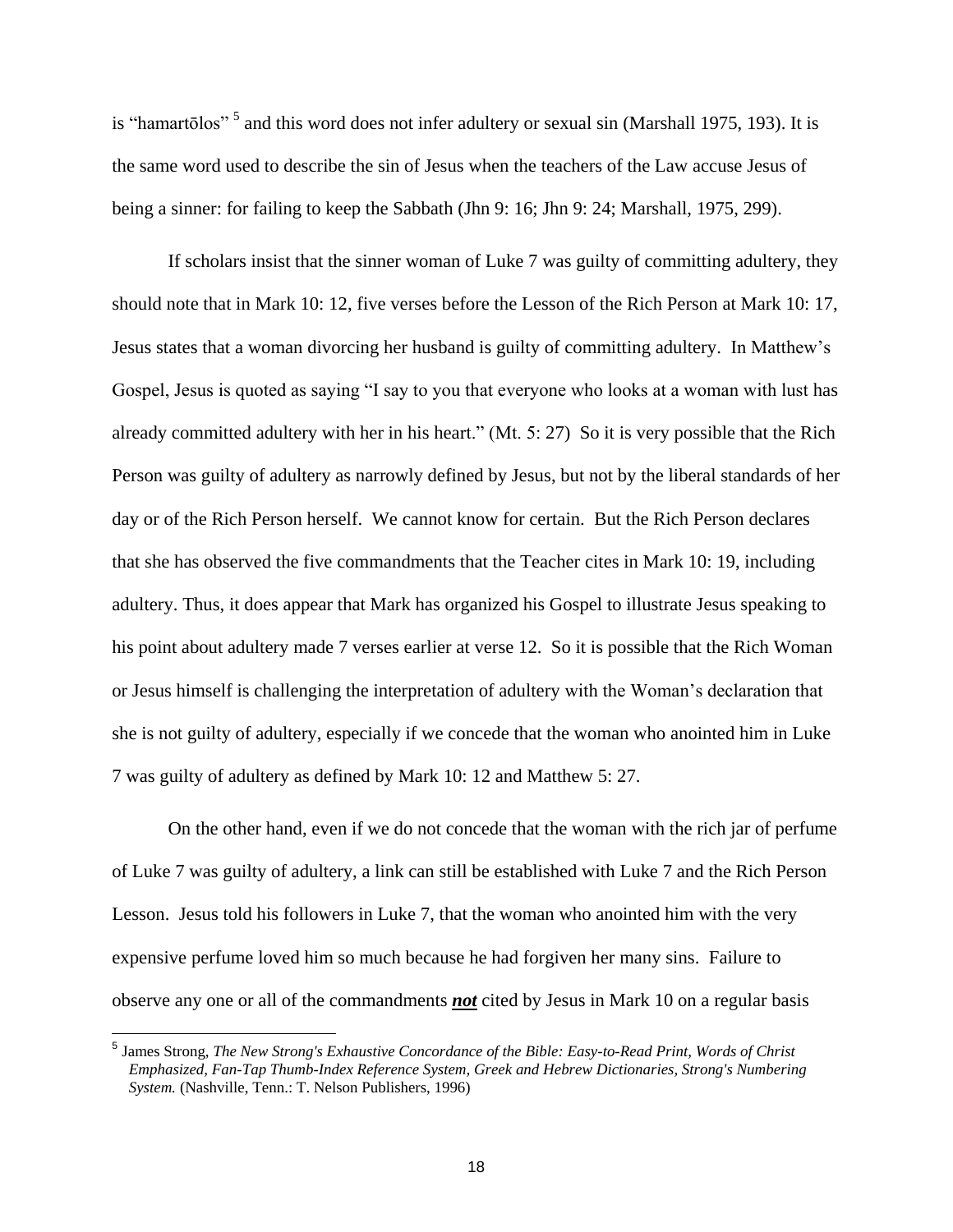would have made her a sinner in the eyes of a strict Teacher of the Law. The Woman with the Alabaster Jar in Luke 7 equated with the Rich Woman of Mark 10 could have sinned often by failing to observe the Sabbath or by worshipping other gods.

This paper affirms that Mary Magdalene, the Anointing Sinner Woman, Mary of Bethany, and the Rich Person are the same person, and adds that the profile of Mary Magdalene is made even richer because of the subject being discussed and demonstrated by the juxtaposition of her with Mary of Bethany, the Sinner Woman, and the Rich Person. The Rich person asks the question. How can I inherit eternal life? The Rich Woman called Mary by Jesus at Bethany and again outside the tomb, called Mary Magdalene by John the Gospel writer, and given no name by Luke in chapter 7 underscores how the inheritance of eternal life depends upon the safeguarding of our earthly resources and those whose richest resources include the ability to give and receive love and forgiveness.

The Magdalene and her rich perfume represent a very rich creation. Creation is a diverse entity full of what Korean women call "Han." We are connected to one another for all eternity by Creation"s four priceless elements, Water, Earth, Fire and Air that we have inherited. Yet without the rich fragrant air of the earth that fills our lungs and permeates our skins we will die. The Magdalene's rich fragrant perfume that filled Jesus' lungs and anointed his body, in preparation for his burial, should be treated as an icon. This vivid picture of a woman with unbound hair, carrying an alabaster jar full of costly perfume, anointing Jesus with her perfume and her tears, and filling the room with the odour of this act serves to bring out the "sacramentality" of creation and reveals the "fragrance of resurrection," as Chrysavvgis says, revealing the present reality while revealing the promise of the future (2000, 91).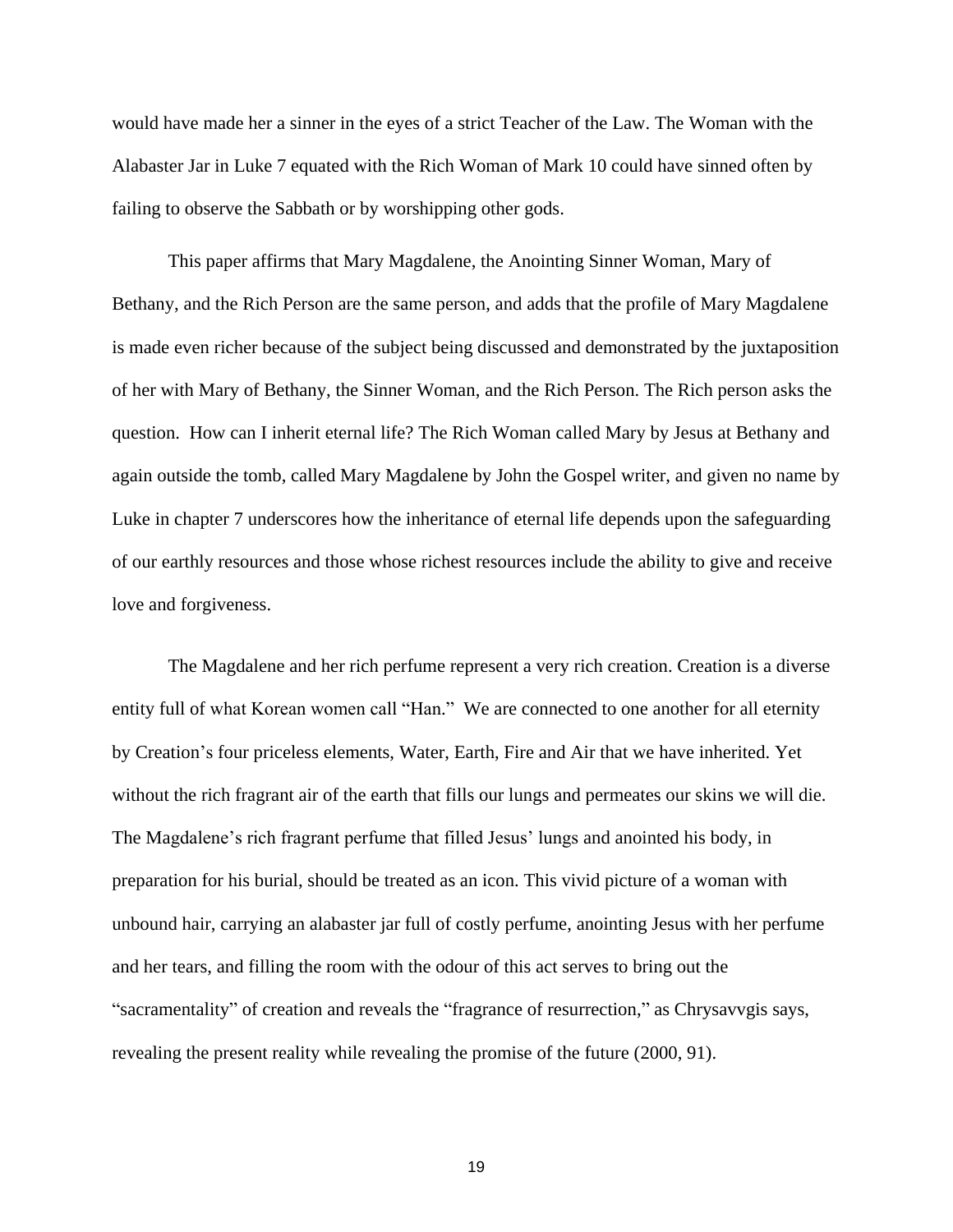The Magdalene"s fragrance, like the sweet fragrance of the Earth that accompanies us, accompanied Jesus in life, in death, and in the life beyond death. According to environmental science, mammals and some fish have been especially endowed with lungs. With each breath, their bodies draw the atmosphere into the moist delicate membranes of their lungs and put it to use. The human body has been especially designed for this function, and this function is so crucial that total conscious control of its breath has never been given over to its brain. The fresh sweet fragrance of the Earth is a composite of the Earth"s biodiversity including human diversity that renews and keeps the Earth fresh and rich with the odours of life (Suzuki 2002, 89). The Rich Woman refused to sell her rich perfume and give the money to the poor, and she refused to give total conscious control of her own spirit, to follow Jesus, the Logos of God.

#### **The Magdalene and the Gardener**

Every Easter, Christians celebrate the ritual of Jesus" Resurrection. In the Gospel of John"s Resurrection account, Mary Magdalene is the Woman weeping outside the tomb. Through her tears, she supposes that Jesus is the Gardener. Popular Christology dismisses this supposition and uses it to reinforce the idea that even though the Magdalene accompanied Jesus to the Cross, she lacked faith in Jesus" words and, therefore, did not recognize him at first. Tradition asserts that she was weeping because her life was dark and demon possessed; even though he had delivered her from the power of Satan, she lacked faith in his words and his promise to rise again after three days. William Barclay says:

Tradition has always had it that Mary was a scarlet sinner; whom Jesus reclaimed and forgave and purified…Mary had sinned much and love was all she had to bring …the simple and the poignant fact is that she could not see him through her tears. Her whole conversation with the person she thought to be the gardener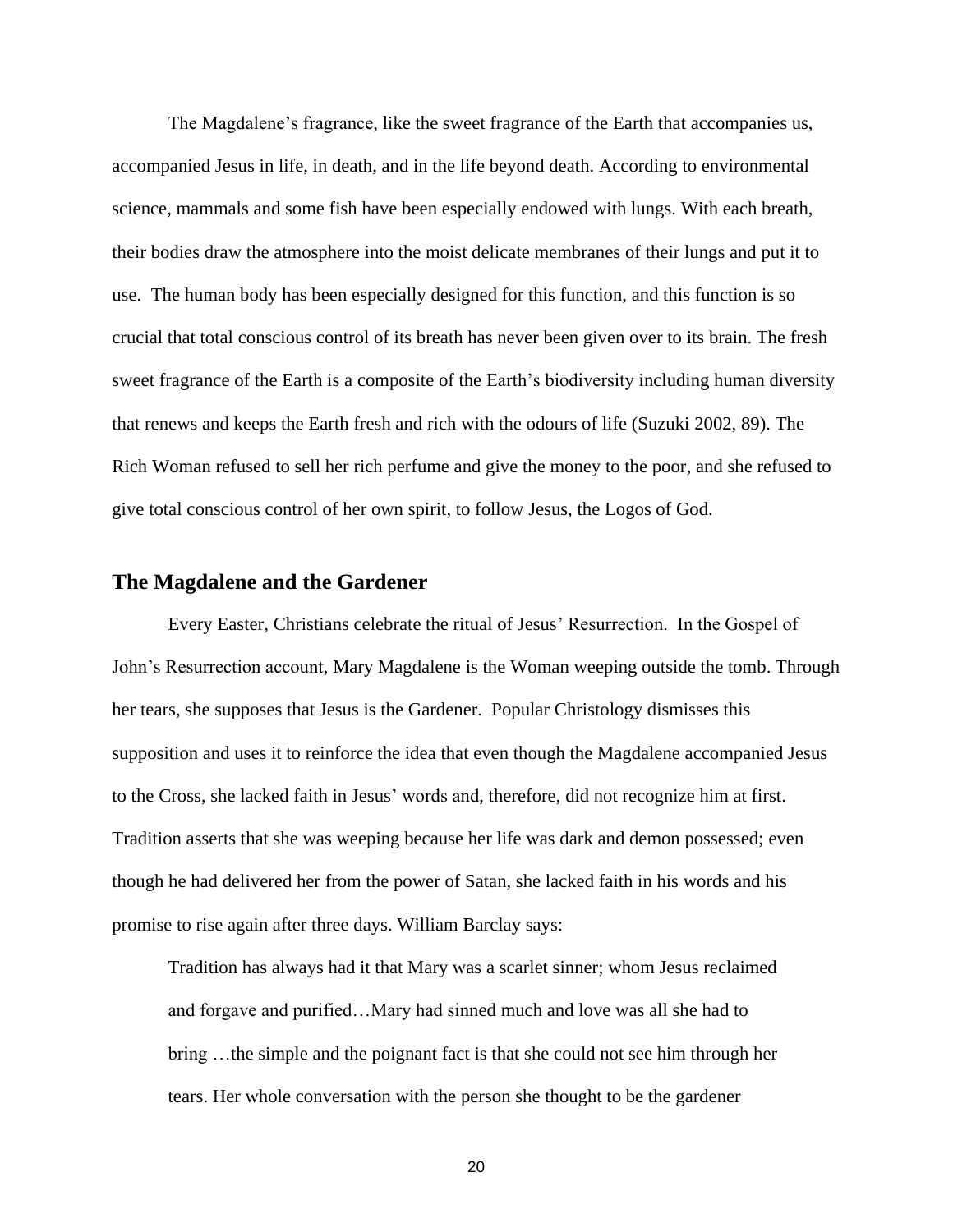shows her love...She could not recognize Jesus because she insisted on facing in the wrong direction. She could not take her eyes off the tomb and so had her back to him (1975, 265-269).

This male dominated interpretation demonizes Mary. It implies that the demons or negative emotions and spirits that she possessed were unjustified and something that needed curing. Rather than justifiable emotions that she possessed, stemming from centuries of oppression and domination, that needed to be heard by a community of faith, not just one privileged male person. Modern scholarship trying to reclaim her from her demon possessed state and to purify her from the "scarlet woman" image, separates her from the anointing woman, and thereby limits her connection to other texts, such as the Rich Ruler, that can challenge the Biblical authoritative position on the definition of morality and the definition of the Holy Spirit. Remember what Lord Rama did to Queen Thadhagathi when she challenged his authority. He killed her and demonized all her descendents, colonizing them and making them social outcasts and polluters. Remember how Suzuki said that Adam and Eve make an eternal statement. This eternal statement is what we should expect to happen here. We should not see the followers of a Lord killing or demonizing the spirituality or authority of a Queen, a female ruler who challenged their Lord. We should see a man and a woman in dialogue, actualizing an eternal statement.

No evidence suggests that the Magdalene did not trust and have faith in the words of Jesus. Jesus said his father was the gardener (Jn 15: 1 NIV). Jesus also said that the Father and he were one (Jn 10: 30 NIV). In the English translation of John"s Resurrection account, the editors have taken the Greek text and punctuated it and chosen English words that glorify Jesus at the Magdalene"s expense. However, let"s consider the unpunctuated Greek interlinear text.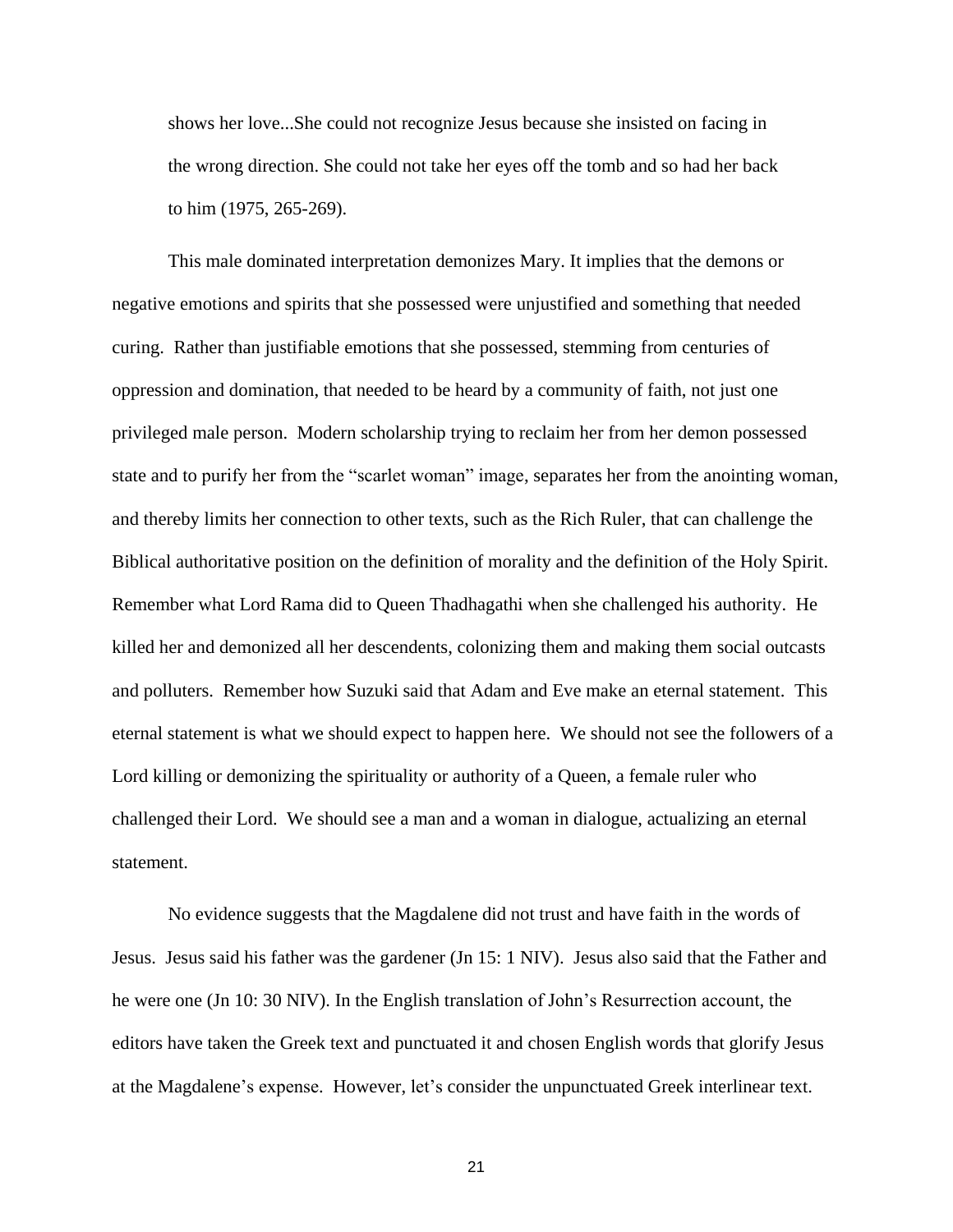The Magdalene responds to a question posed to her by two angels. Half way through verse 13, the Magdalene replies:

They took the Lord of me and I know not where they put him these things saying she turned back and beholds Jesus standing and knew not that Jesus it is says to her Jesus Woman why weepest thou whom seekest thou that one thinking that the gardener it is says to him Lord if thou didst carry him tell me where thou didst put him and I him will take says to her Jesus Mary turning that one says to him in Hebrew Rabboni which is said Teacher says to her Jesus not me touch for not yet have I ascended to the Father but go thou to the brothers of me and tell them I ascend to the Father of me and Father of you and God of me and God of you (Marshall and Nestle 1975, 337).

Here"s the Greek interlinear text, punctuated and edited to glorify both Jesus and the Magdalene:

they took the Lord of me and I know not where they put [my lordly body] these things saying, she turned back and beholds Jesus standing and knew not that Jesus it is. Says to her: Jesus Woman, why weepest thou? Whom seekest thou? That one thinking that the gardener it is, says to him: Lord if thou didst carry [my lordly body away] tell me were thou didst put [my body] and I [my body] will take. Says to her: Jesus Mary! Turning that one says to him in Hebrew: Rabboni which is said Teacher. Says to her: Jesus, not me touch; for not yet have I ascended to the Father. But go thou to the brothers of me and tell them I ascend to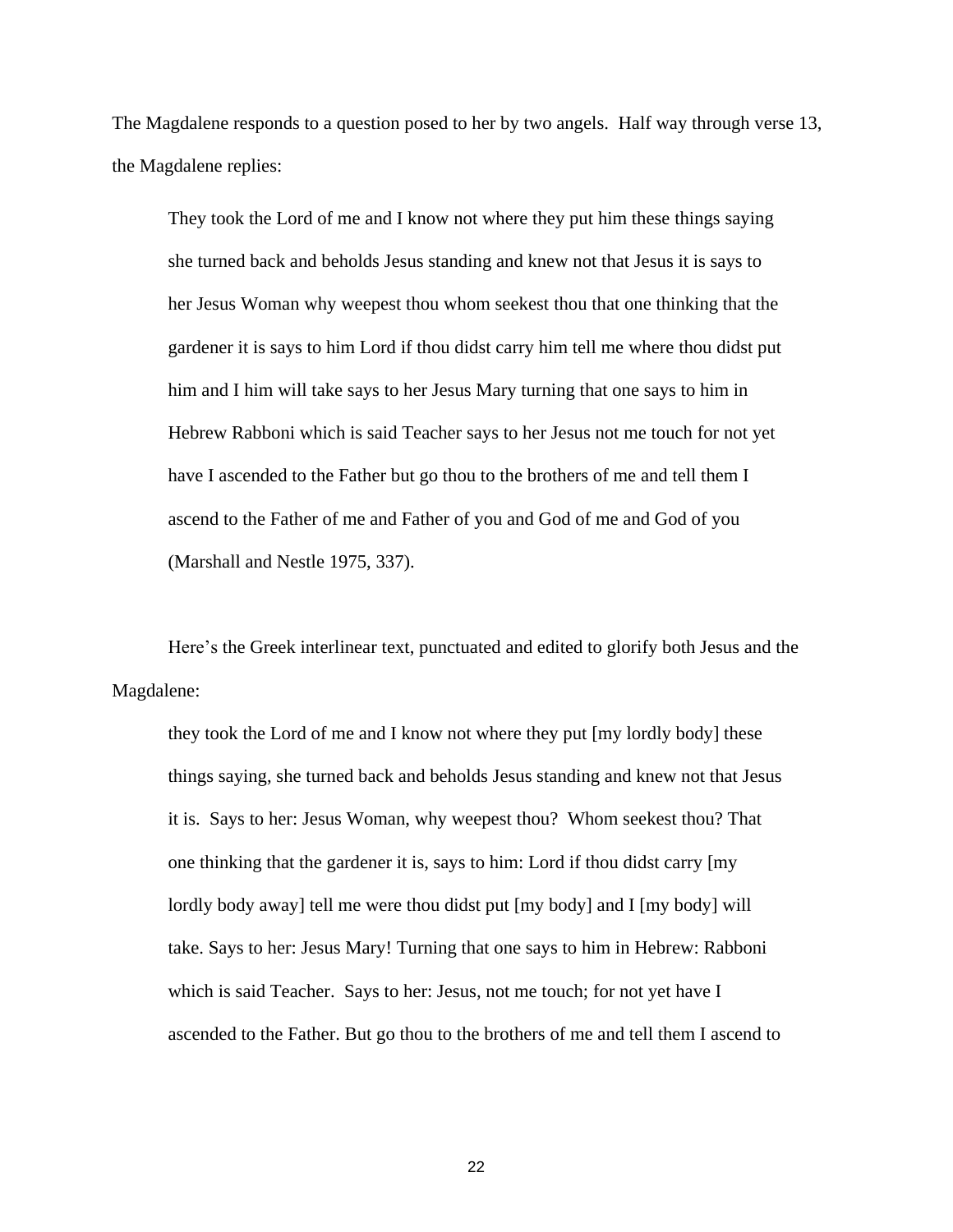the Father of me and Father of you and God of me and God of you (Based upon Marshall and Nestle 1975, 337).

The text says she is looking for the "Lord of me and I know not where they put him." It would be awkward to repeat "the Lord of me." It would be grammatically incorrect to say "her." So editors insert the male pronoun "him" and editors and readers assume that the Magdalene was looking for the body of Jesus because the text also says "she beholds Jesus standing and knows not that Jesus it is." However, the surrounding text suggests she is looking for something that has been taken from her. Moreover, Jesus is the name the disciples used for their teacher. Mary is not one of the twelve disciples. She knows their teacher and recognizes him in a completely different way. She knows and acknowledges him as being one with his father, the Gardener. She also acknowledges his power and authority in a formal way. She says. "Lord, if you have taken [this Lordly body away from me] and put [this body] somewhere, tell me and I will take [this body]." Biased male-dominated reasoning and interpretation makes us think that what she is looking for is the person standing in front of her. However, as the latter part of the passage reveals, the person she is looking for is the incarnation of Jesus that she herself can personally claim as her own. She"s looking for her own divine authoritative body to govern and teach.

As the Greek text without male editorial bias reveals, the Man the Magdalene supposes to be the Gardener and calls Lord, calls Mary Jesus, not once but three times. He calls her Jesus Woman, Jesus Mary and Jesus. But she still needs a faithful body of followers to love her and enter into a relationship with her. She like Chung Hyun Kyung's venerated goddess "Kuan In," is full of compassion for all suffering living beings. She is weeping because the whole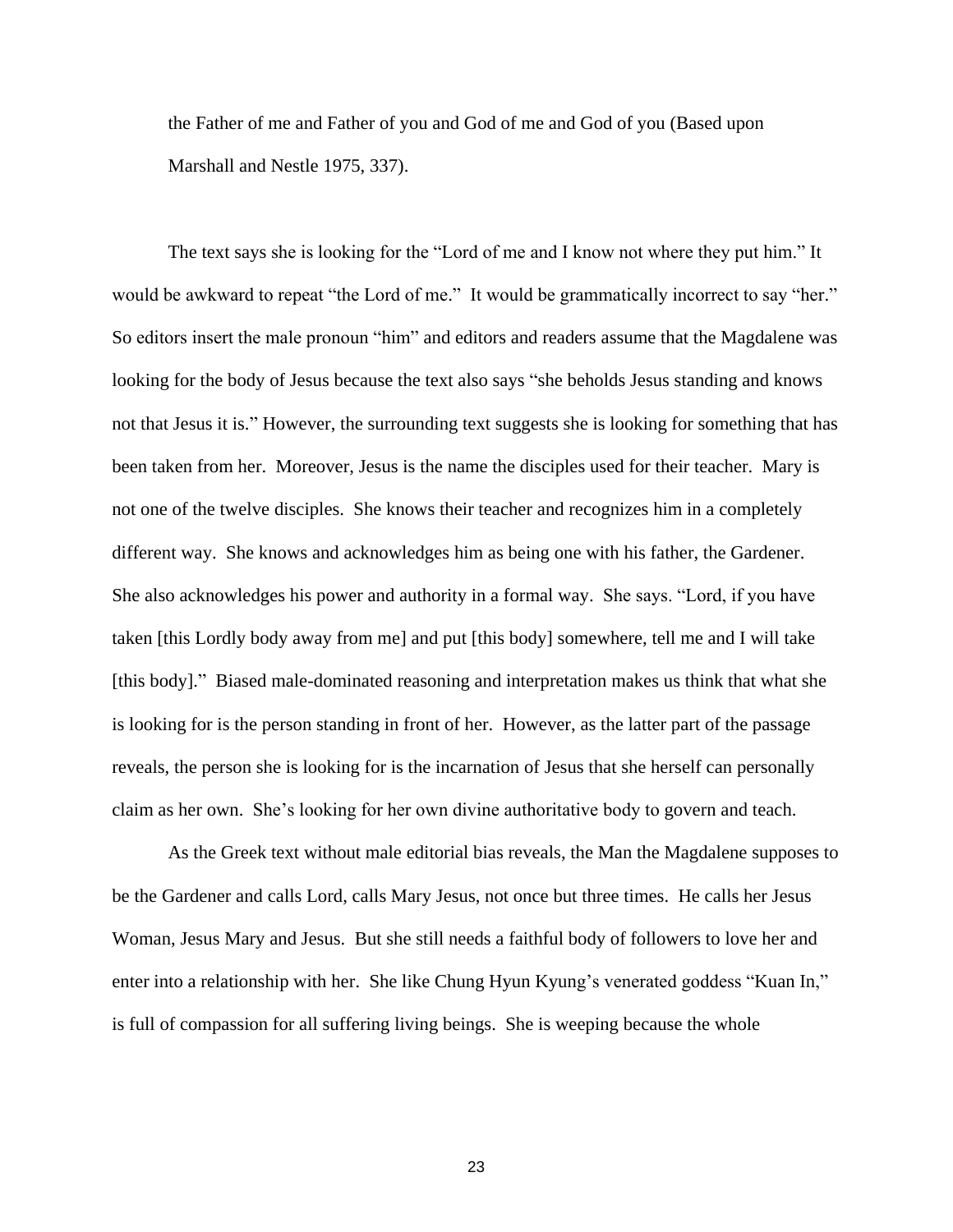universe—people, trees, birds, mountains, air, and water—still suffer under the domination of humanity and cannot enter into a relationship with her.

In the passage we just read, Jesus protects the Magdalene"s Divine Incarnation and keeps it Holy. He tells her not to touch him. In this way, he cannot be accused of transferring his powerful touch, his teaching and wisdom, to her. He answers her questions: "Where is my Lord"s body?" "Where is my incarnation?" by sending her to his brothers in the name they have given him. There she, in the name of Jesus without being taught by him, breathes on them and tells them to receive the Holy Spirit (John 20: 21). As the Disciples take in Her Breath, they are reborn. They, like newborn infants, transform themselves with their first sacred breath (Suzuki 2002, 49).

## **Concluding Insight**

Modern scholarship, in an attempt to redress the demonizing of Mary Magdalene and in an attempt to unify the Church Fathers of the west with the east, has disconnected the anointing stories and made it extremely difficult to realize that the Magdalene's story is the Spirit's story. The insight from Asian women, Roman Catholic tradition, Orthodox thought, and ecology illustrates how male hegemony has acquired wealth, has demonized spirits seeking justice or challenging moral privilege or authority, has removed women from ruling positions, and has down-played the Holy Spirit"s role. The Gospel Lesson of the Rich Ruler and Mary Magdalene"s encounters with Jesus has been ignored because the Gospel has been interpreted and edited to support and protect a male dominated theology that focuses all our attention on Jesus as the Son of God, the second person of the Trinity, down-playing Mary Magdalene as the female Jesus, the Holy Spirit, the third person of the Trinity.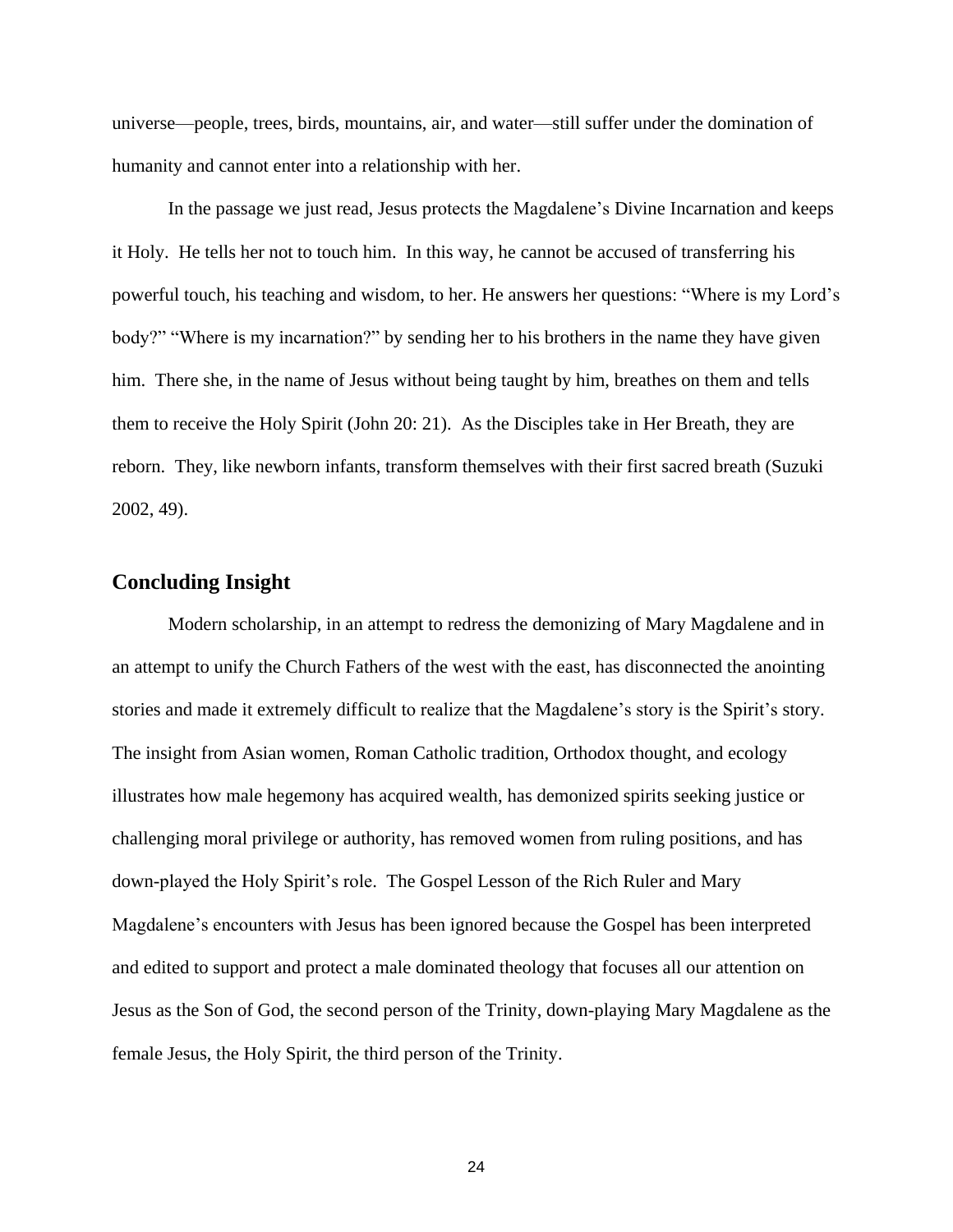Mary Magdalene"s encounters with Jesus and her identification of Jesus as a Gardener in a graveyard are powerful icons. They serve to remind us of what is necessary for eternal life and also serve to warn us of what will happen should we continue to dominate and exploit our neighbour. Should we continue to dominate the Earth and exploit its rich biodiversity; the Earth will become our graveyard. Without the Earth's rich biodiversity and sweet perfume there will be no resurrection of the dead. In order to keep the Earth from becoming a wasteland, we must restore the Sacred Balance to our Earth communities. We can do this by lifting up Jesus the Holy Spirit, the Breath of God—the third person of the Trinity. We also need to be aware of the ecological crisis we face should we fail to restore this balance, and we need to believe that a just and wonderful future on earth is possible. We need faith in ourselves and our neighbour. But we need self control. Had the Rich Woman sold everything to follow a divinely privileged man, who loved her, she would never have realized her own unique incarnation as the Holy Spirit. She would have lost control of her Breath. She knew the one thing that she lacked—for eternal life. It was not more goodness or treasure stored up in heaven. It was the choice to sell all her rich earthly resources.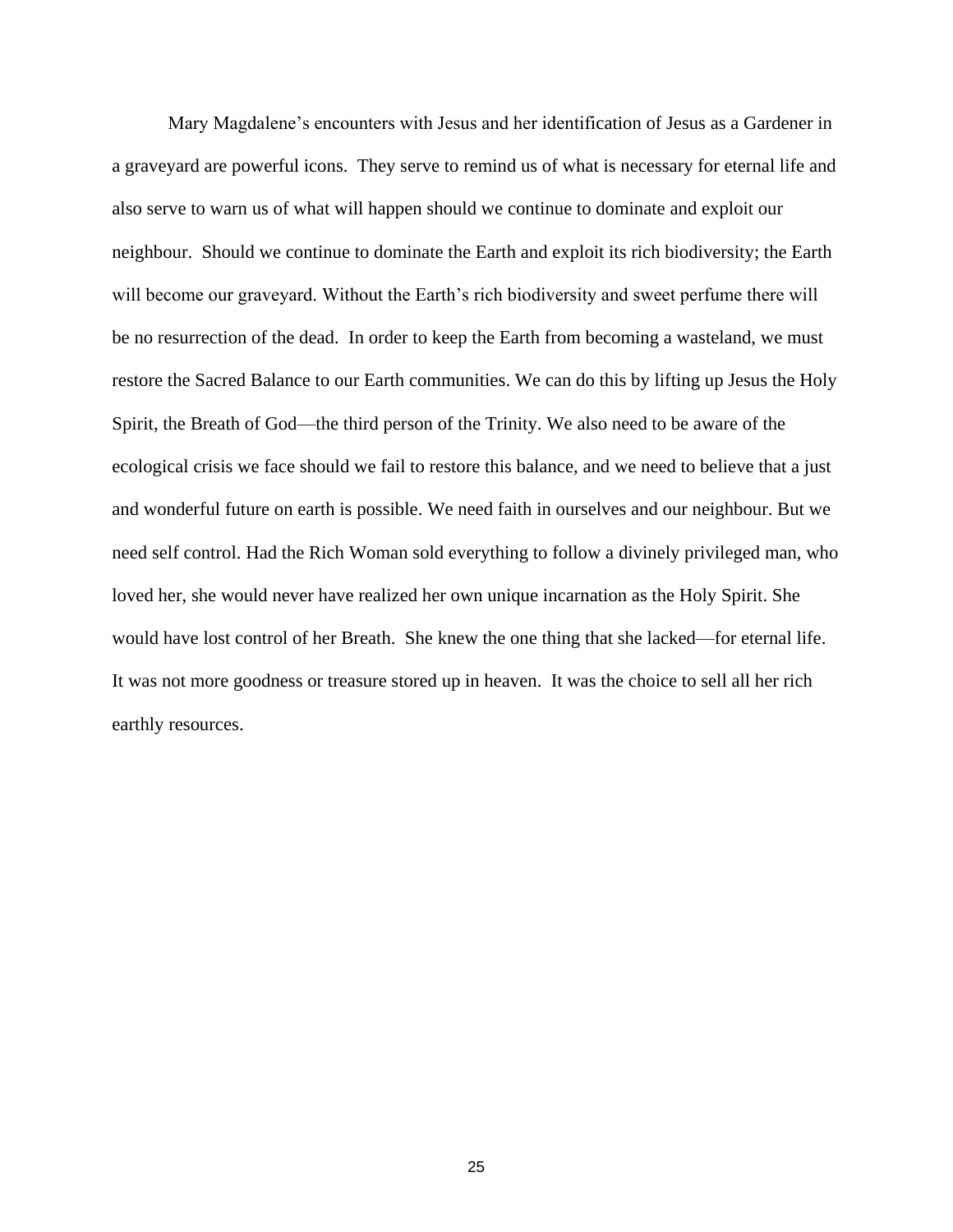#### **Bibliography**

Bandow, Doug. "Ecoguilt." *Christianity Today* 36, no.8 (1992): 57.

Barclay, William. *The Gospel of Mark,* Revised ed. Philadelphia: Westminster Press, 1975.

Barclay, William. *The Gospel of John,* 2nd ed. Philadelphia: Westminster Press, 1975.

- Berry, Thomas M., and Tucker, Mary E. *Evening thoughts: reflecting on Earth as sacred community,*  1st ed. San Francisco: Sierra Club Books, 2006.
- Chryssavgis, John. "The World of Icon and Creation: An Orthodox Perspective on Ecology and Pneumatology." In *Christianity and Ecology: Seeking the Well-Being of Earth and Humans,* edited by Dieter T. Hessel and Rosemary Radford Ruether, 83-96.Cambridge, Mass.: Harvard University Center for the Study of World Religions: Distributed by Harvard University Press, 2000.

Fink, Daniel B. "Judaism and Ecology: A Theology of Creation." *Earth Ethics* 10, no.1 (1998).

Galli, Mark. "No Rich People in Heaven?" *Ignite Your Faith* 64, no. 9 (2006): 18.

Garvey, John. "Putting on the Mind of Christ." *Commonweal* 122, no.17 (1995): 8.

- Gnanadason, Aruna. "Traditions of Prudence Lost: A Tragic World of Broken Relationships." In *Ecofeminism and Globalization: Exploring Culture, Context, and Religion*, edited by Heather Eaton and Lois Ann Lorentzen, 75-76. New York: Rowman & Littlefield Publishers, Inc., 2003.
- *The Holy Bible Containing the Old and New Testaments: New Revised Standard Version.* Nashville, Tenn.: Thomas Nelson Publishers, 1990.
- Kyung, Chung Hyun. *Struggle to Be the Sun Again: Introducing Asian Women's Theology.* Maryknoll, N.Y.: Orbis Books, 1990
- Lorentzen, Lois Ann and Heather Eaton. "Ecofeminism: An Overview." *Forum on Religion and Ecology,* Fore: Disciplines-Gender-Introduction. [http://environment.harvard.edu/religion/disciplines/gender/index.html.](http://environment.harvard.edu/religion/disciplines/gender/index.html)
- Marshall, Alfred, and Erwin Nestle. *The Zondervan Parallel New Testament in Greek and English.* Grand Rapids: Zondervan, 1975.
- McFague, Sallie. *Life Abundant: Rethinking Theology and Economy for a Planet in Peril.* Minneapolis, MN: Fortress Press, 2001.
- Merchant, Carolyn. *The Death of Nature: Women, Ecology, and the Scientific Revolution.* 1st ed. San Francisco: Harper & Row, 1980.